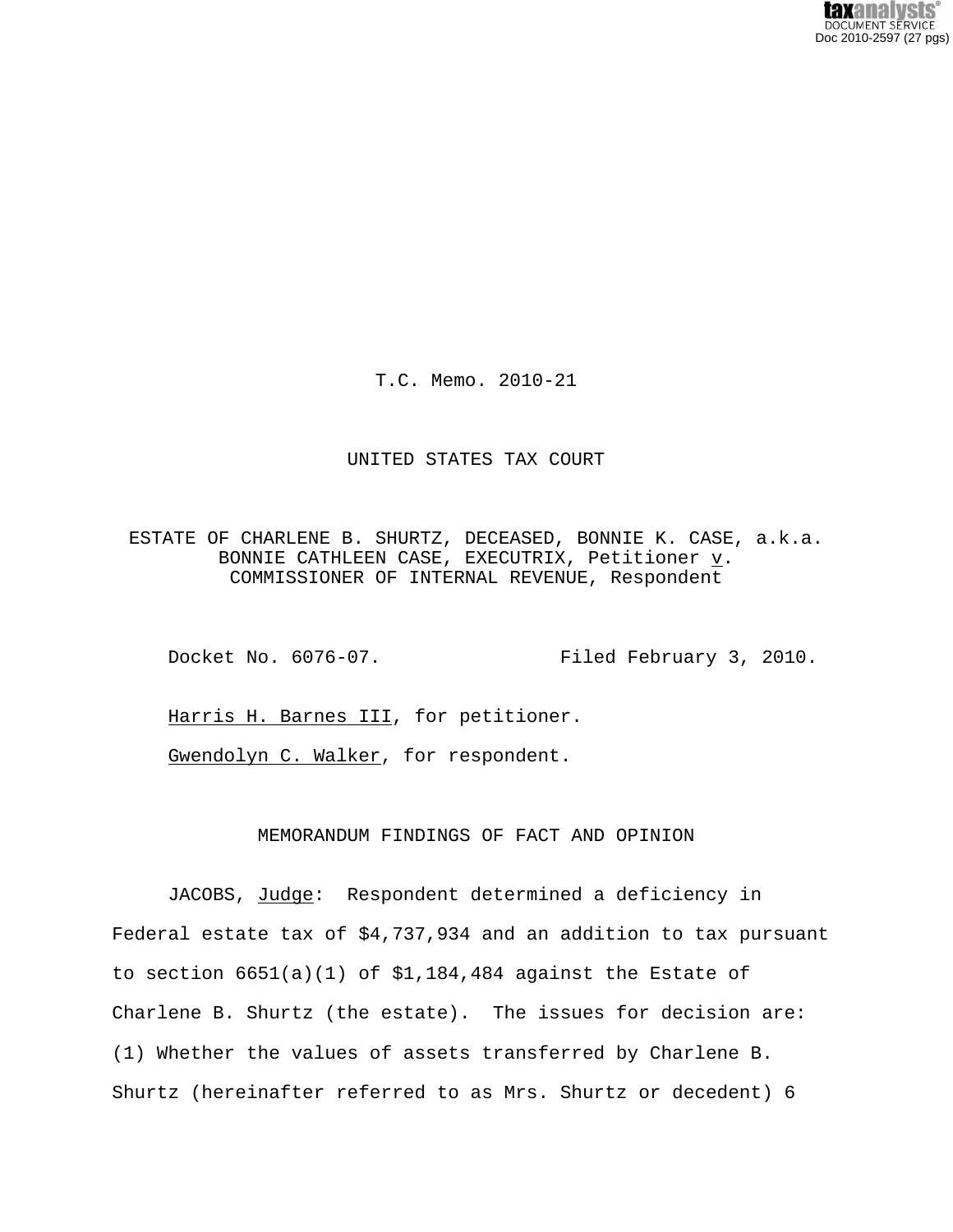

 $- 2 -$ 

years before her death to her family limited partnership (Doulos L.P.) are included in the value of her gross estate pursuant to section 2036(a) and/or 2035(a); (2) if the values of the assets transferred to Doulos L.P. are includable in the value of decedent's gross estate, then (a) the values of the assets transferred, and (b) whether the values of assets that are included in the value of decedent's gross estate under section 2036(a) qualify for the marital deduction under section 2056(a) as property included in the gross estate, and (3) whether the estate is liable for an addition to tax under section  $6651(a)(1)$ .

Unless otherwise indicated, all section references are to the Internal Revenue Code in effect for the date of decedent's death.

### FINDINGS OF FACT

#### I. Charlene B. Shurtz

Mrs. Shurtz died testate on January 21, 2002, at the age of 76 in California. She was survived by her husband, the Reverend Richard Shurtz (Reverend Shurtz), and her two adult children, Bonnie K. Case (Kathy Case), and Richard L. Shurtz (Rick Shurtz).<sup>1</sup> Kathy Case is the executrix of the estate; she resided in California at all relevant times.

<sup>&</sup>lt;sup>1</sup>Reverend Richard Shurtz died on Sept. 18, 2006.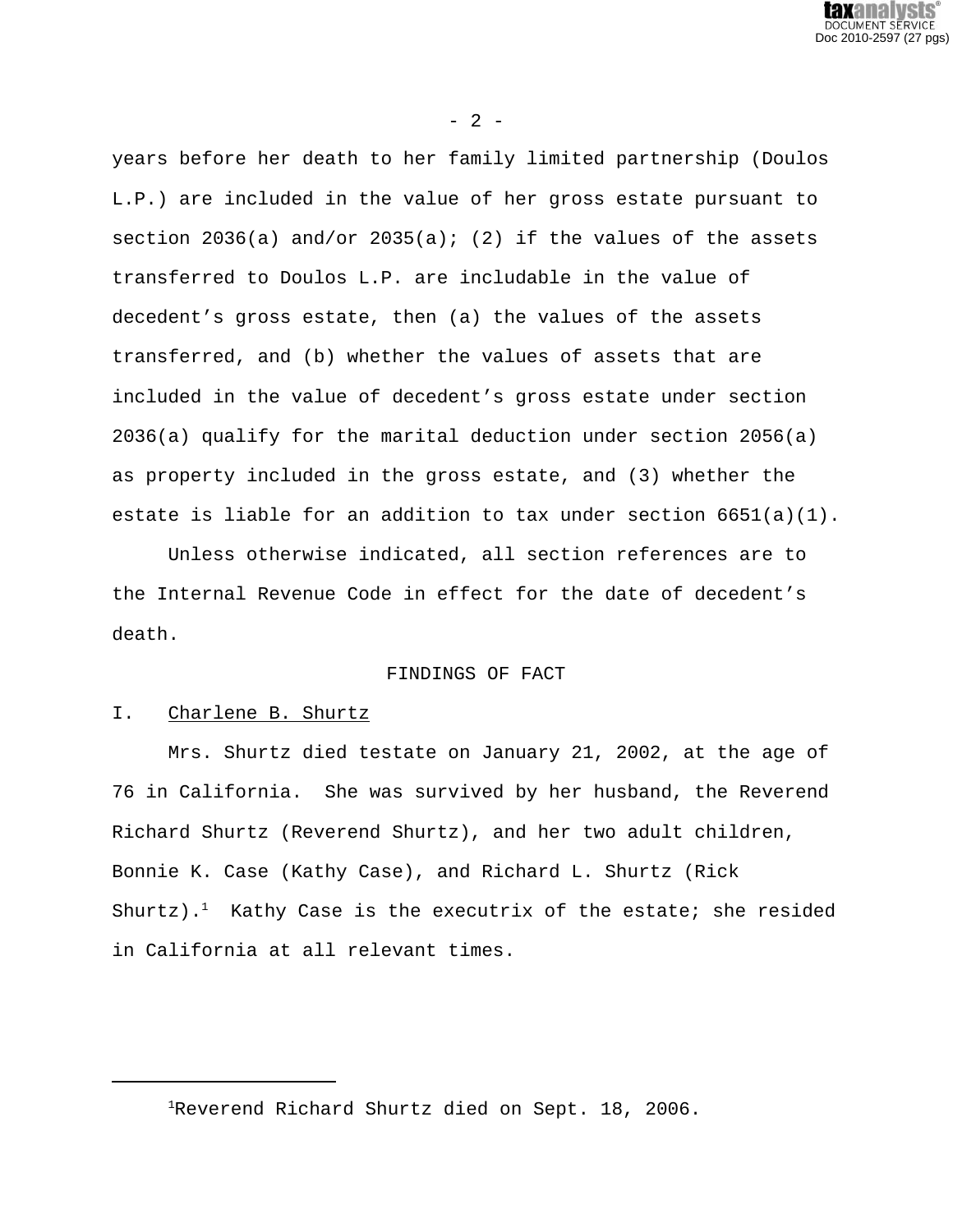

 $- 3 -$ 

Decedent was one of three children of Charles A. Barge and Bonnie Inez Barge (the Barges). The Barges and their descendants (the Barge family) owned and managed, first directly and then indirectly through family partnerships, timberland in the State of Mississippi (the Barge timberland).

Mrs. Shurtz grew up in Mississippi with her two siblings, Charles Richard Barge (Richard Barge) and Betty Morris. Theirs was a religious household, and their religious beliefs strongly influenced how they lived. The Barge family felt that the land was given to them by providence, and hence they were stewards of the land and should use its bounty to do God's work.

From 1954 to 1986 Mrs. Shurtz and her family (the Shurtzes) lived outside the United States, performing missionary work in Brazil and Mexico. They returned to the United States when Reverend Shurtz became the pastor of a church in Montebello, California.

Although Mrs. Shurtz was wealthy (her wealth coming from gifts and inheritance from her parents), the Shurtzes lived modestly. By 1996 the Shurtzes' net worth was approximately \$7 million. In keeping with their philosophy, Mrs. Shurtz and her husband used their wealth to contribute to a broad range of charities, including evangelical missions, humanitarian aid groups, church construction, and groups that assisted orphans.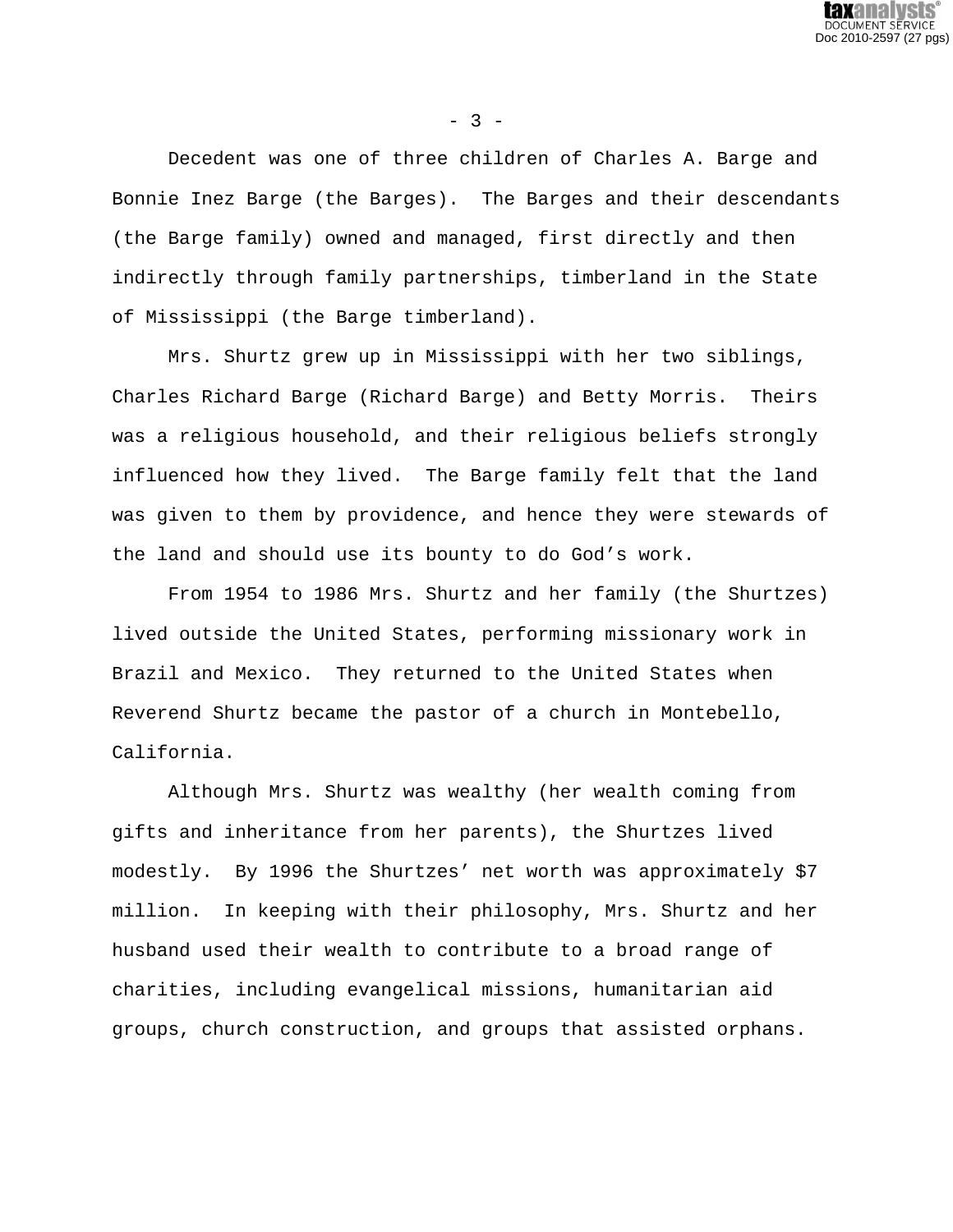

 $- 4 -$ 

Between 1989 and 2001, Mrs. Shurtz and Reverend Shurtz donated approximately \$972,000 to charity.

In 1986 Mrs. Shurtz developed Parkinson's disease. She was able to manage her condition with medication and her illness did not affect her cognitive abilities. In 1996, when Doulos L.P. was established, see infra pp. 6-7, Mrs. Shurtz's Parkinson's disease was under control. She was able to maintain her home in California, travel to Mississippi every year, and perform missionary work in several African countries.

# II. The Family Business: C.A. Barge Timberlands L.P.

The Barge family increased through the generations, and more members of the family acquired ownership interests in the Barge timberland. By 1993 at least 14 family members held separate undivided interests in the Barge timberland. Walter Gomel, an attorney, informed the Barge family that having numerous undivided interests in the Barge timberland could create difficulties in the operation and management of the business. At trial, Richard Barge testified that Mr. Gomel told him:

You're going to have a problem because if you make a timber sale, you've got to have the signatures of all these people, and he said, your business is not going to function the way it's set up. And he suggested a partnership, limited partnership.

Consequently, on June 25, 1993, C.A. Barge Timberlands, L.P. (Timberlands L.P.), was established as the entity to operate the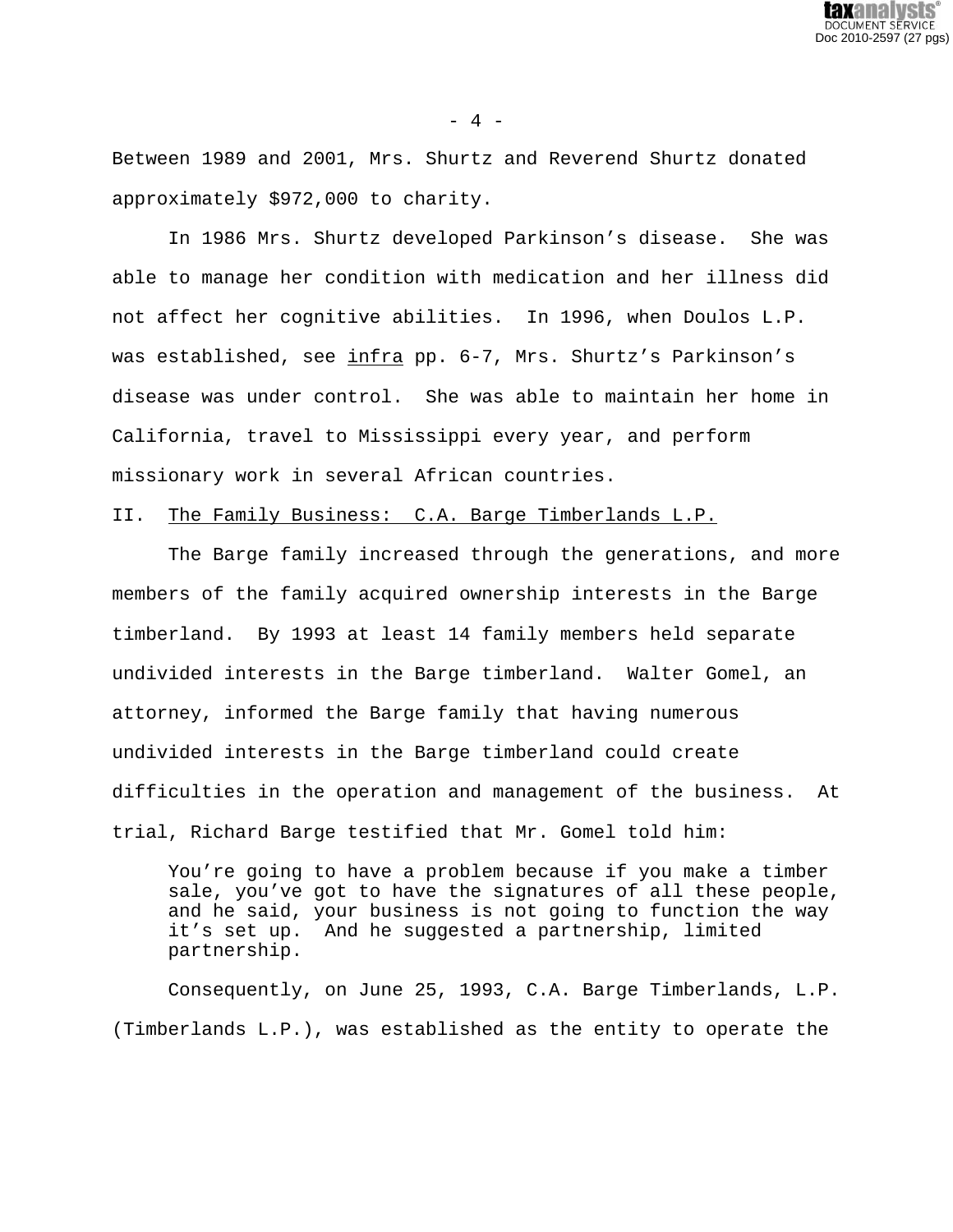DOCUMENT SERVICE Doc 2010-2597 (27 pgs)

family timber business. All of the persons and trusts having an interest in the Barge timberland joined Timberlands L.P. At its inception the ownership of Timberlands L.P. was:

| General Partner                             | Capital Account | Ownership Percentage |
|---------------------------------------------|-----------------|----------------------|
| Barge Timberlands<br>Management, Inc. (BTM) | \$127,623       | 2 percent            |
| Limited Partners                            | Capital Account | Ownership Percentage |
| Bonnie Inez Barge                           | \$26,717        | 25 percent           |
| Richard Barge                               | 1,492,207       | 16 percent           |
| Betty Morris                                | 1,346,115       | 16 percent           |
| Mrs. Shurtz                                 | 979,575         | 16 percent           |
| Trusts for grandchildren                    | 2,408,979       | 25 percent           |

BTM was incorporated to be the general partner of Timberlands L.P. BTM's sole asset was a 2-percent general partnership interest in Timberlands L.P. The shareholders of BTM were Mrs. Shurtz, Richard Barge, and Betty Morris. Mrs. Shurtz owned onethird of BTM's stock at the time of her death; Richard Barge and Betty Morris each owned a one-third interest as well.

On the date of Mrs. Shurtz's death, Timberlands L.P.'s principal asset was 45,197 acres of Mississippi timberland.

The partnership agreement of Timberlands L.P. required the partnership to distribute not less than 40 percent of its net income to its partners each year. The reason for this requirement was to enable the partners to have funds to pay taxes on their distributive shares of Timberlands L.P.'s profits.

- 5 -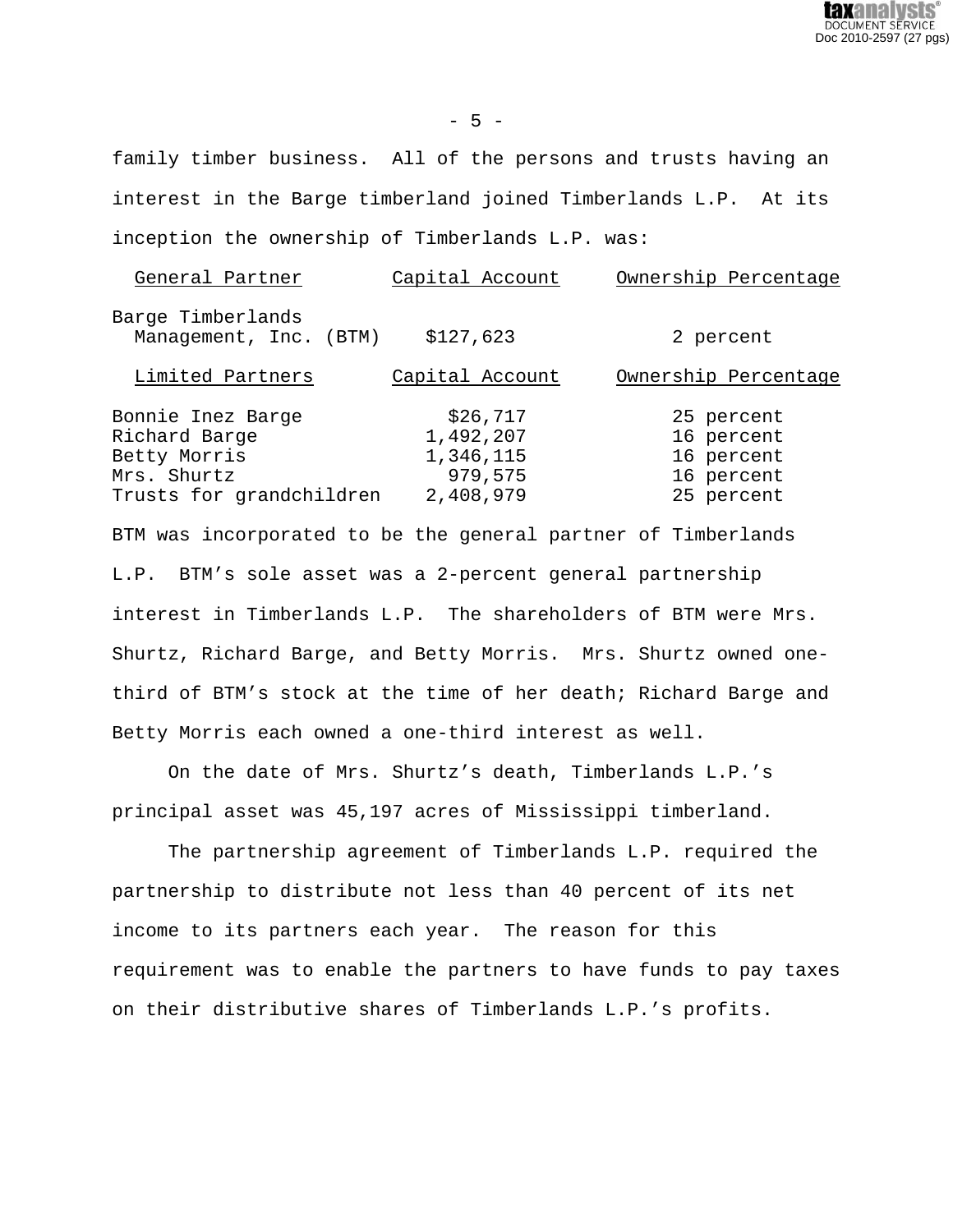DOCUMENT SERVICE Doc 2010-2597 (27 pgs)

#### - 6 -

# III. The Shurtz Family Limited Partnership--Doulos L.P.

Not long after the establishment of Timberlands L.P., Mrs. Shurtz, Richard Barge, Betty Morris, and their respective spouses approached James Dossett, an experienced tax attorney, and one of his partners, Leonard Martin, to obtain tax and business advice. They had several concerns, the first of which was the protection of the family's interest in the Barge timberland. Specifically, because of the "jackpot justice" that the Barge family members and their spouses believed existed in Mississippi, they were concerned that were they to be sued and a judgment entered against them, they could lose control of the family business. To avoid this problem, Mr. Dossett recommended that each family hold its Timberlands L.P. interest in a limited partnership. Mr. Dossett informed them that if they followed this recommendation, the family timber business could be protected since a judgment creditor would not be able to seize the underlying timberland, but rather would have only a right to distributions made by Timberlands L.P. to its partners.

Mrs. Shurtz wanted to give her children and grandchildren interests in the 748.2 acres of timberland that she had acquired from her parents. On the basis of her experience with Timberlands L.P., Mrs. Shurtz had concerns with respect to the creation of a large number of undivided interests in the timberland. Further, Mrs. Shurtz and Reverend Shurtz wanted to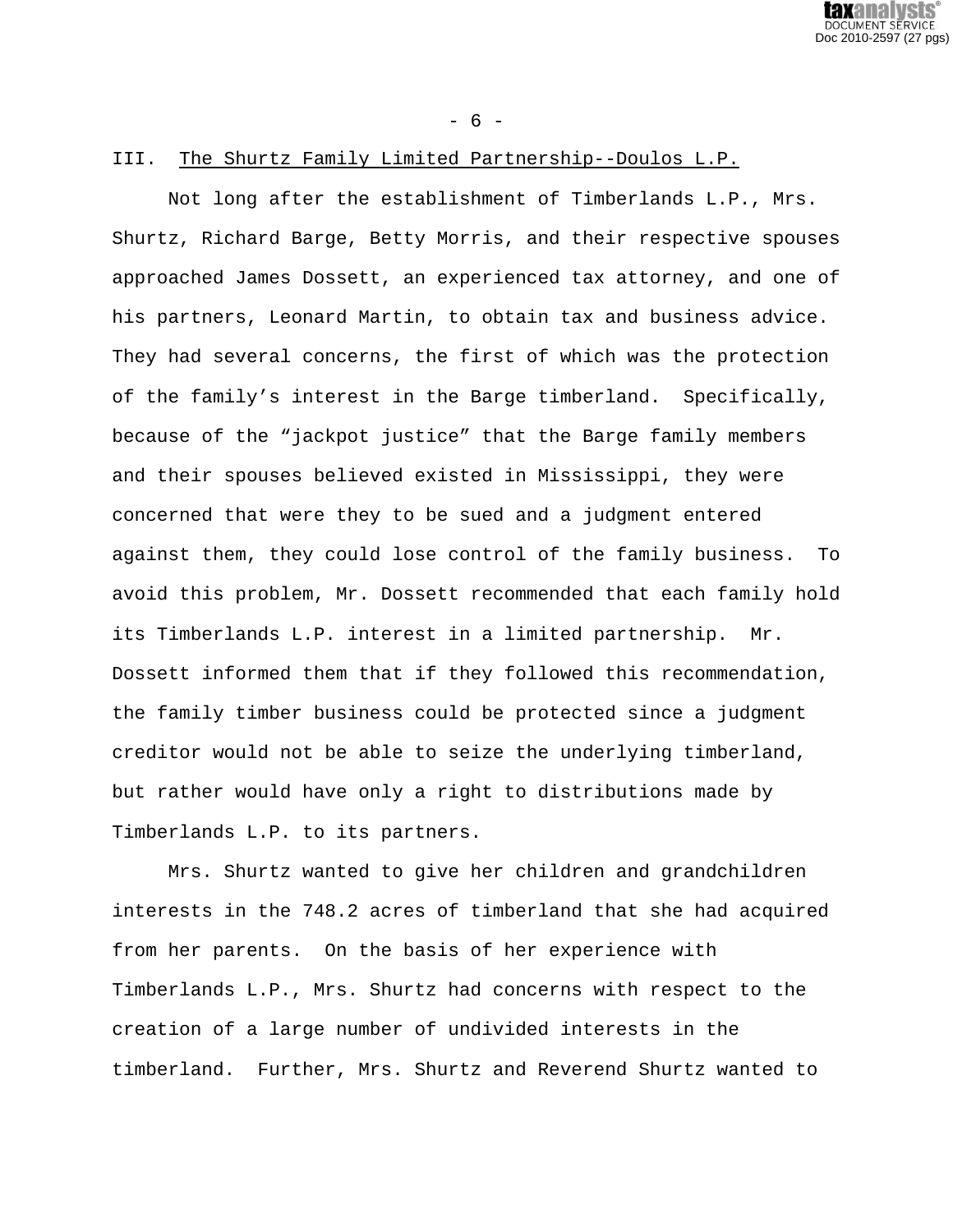

- 7 -

minimize (or if possible eliminate) estate taxes with respect to the value of these assets upon Mrs. Shurtz's death. Mr. Dossett informed Mrs. Shurtz that using a family limited partnership would also mitigate these concerns.

Thus, to alleviate the Shurtzes' concerns, Mrs. and Reverend Shurtz formed Doulos L.P. on November 15, 1996. $^2$  A project planning note drafted by Reverend Shurtz on June 3, 1997, stated that the purpose of the project was to build Doulos L.P. into a functioning limited partnership in order to:

- 1. Reduce the estate;
- 2. provide asset protection;
- 3. provide for heirs;
- 4. provide for the Lord's work.

The Doulos L.P. partnership agreement contained language to restrict an outsider from acquiring an interest in the partnership. To this end, section 11.5, Substituted Limited Partner, of the partnership agreement provides:

No transferee of the whole or any portion of a Partnership interest owned as a Limited Partner who is not already a Partner in the Partnership shall have to right to become a substituted Limited Partner in place of the assignor unless:

\* \* \* \* \*

(b) the written consent of the General Partners to such substitution shall be obtained which consent may be given or

 ${}^{2}$ Richard Barge and Betty Morris and their families similarly formed family limited partnerships.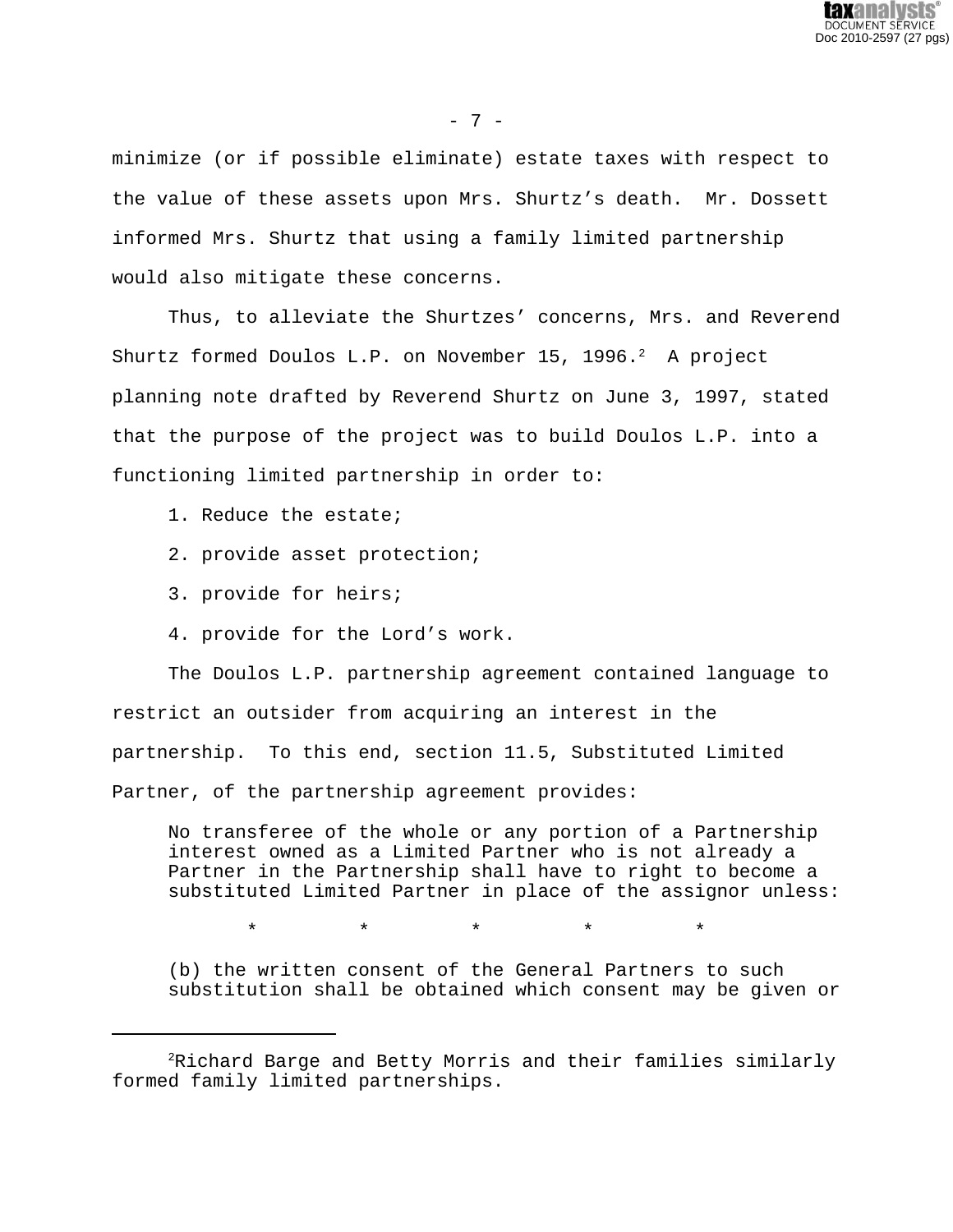

 $- 8 -$ 

withheld in the sole and absolute discretion of the General Partners;  $* * * [3]$ 

Section 11.6, Further Restrictions on Transfers, of the partnership agreement provides that if any member of Mrs. and Reverend Shurtz's immediate family marries and that family member dies or divorces, then the surviving or divorced spouse of the immediate family member "shall offer to sell all partnership interest owned by such surviving or divorced spouse" back to the Shurtz family. Section 11.6(b) further provides that if there is a transfer of any partnership interest in any voluntary or involuntary manner under judicial order, legal process, execution, attachment, or other legal action, the person who acquired the interest shall offer to sell the interest to the Shurtz family.

Because the 748.2 acres of timberland were owned only by Mrs. Shurtz, in order to create a partnership (i.e., Doulos L.P.) to hold the property it was necessary for her to transfer an interest in the 748.2 acres to another person. Consequently, on December 16, 1996, Mrs. Shurtz transferred a 6.6-percent interest in the 748.2 acres to Reverend Shurtz. $4$  On December 17, 1996,

<sup>3</sup>Sec. 11.8 of the partnership agreement provides that if a general partner's partnership interest is seized by a creditor it will be automatically converted to a limited partnership interest.

<sup>4</sup>A valuation study conducted by Leonard Martin determined that the contribution of an undivided 6.6-percent interest in the (continued...)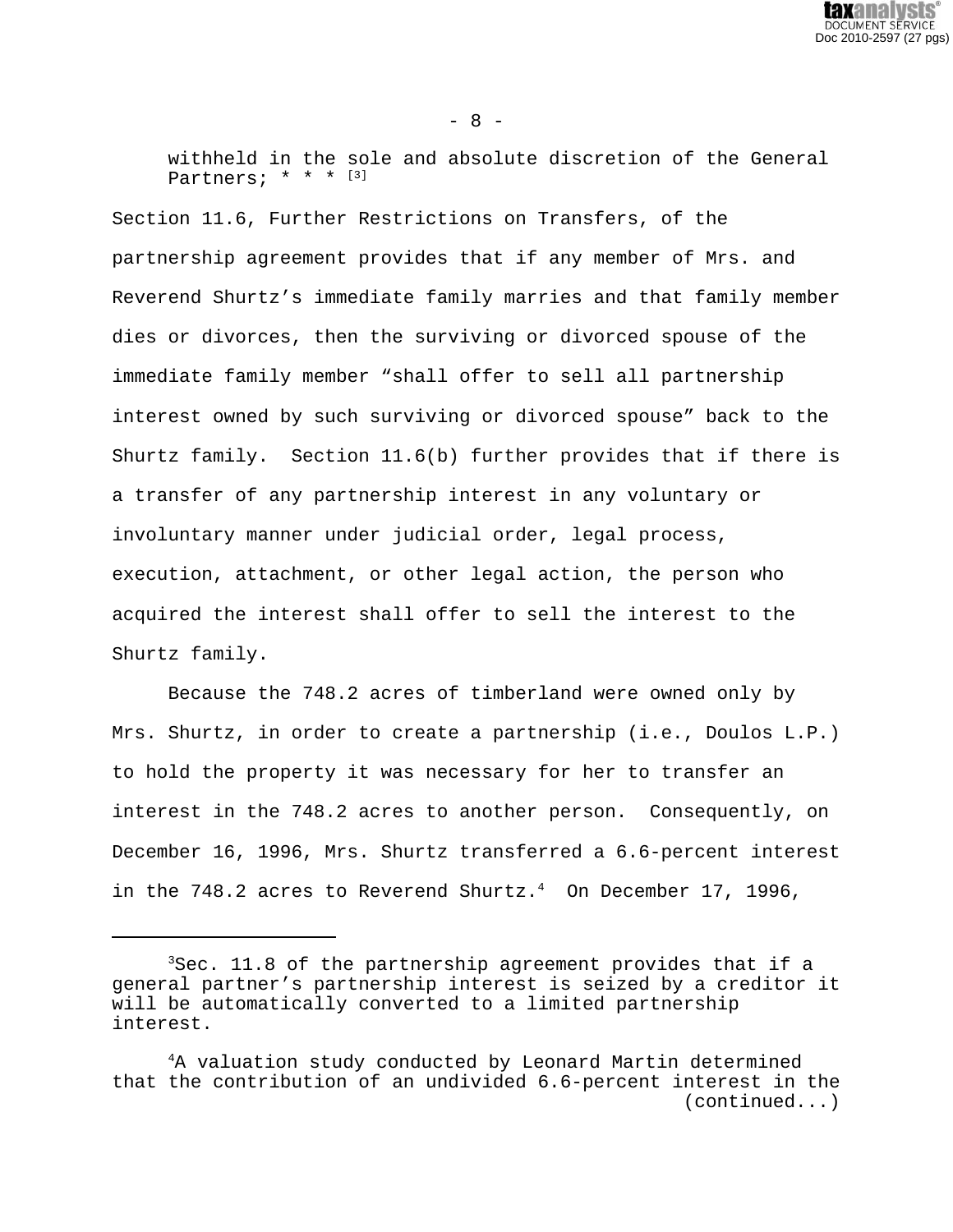

- 9 -

Reverend Shurtz contributed his 6.6-percent interest in the 748.2 acres to Doulos L.P. for a 1-percent general partnership interest. Also, on December 17, 1996, Mrs. Shurtz contributed her then-undivided 93.4-percent interest in the 748.2 acres, as well as her 16-percent limited partnership interest in Timberlands L.P., to Doulos L.P. for a 1-percent general partnership interest and a 98-percent limited partnership interest.

Mrs. and Reverend Shurtz used the services of Gordon Romberger, a certified public accountant, beginning in 1988 or 1989. Mr. Romberger prepared Mrs. and Reverend Shurtz's Federal and State tax returns at all times thereafter. Mr. Romberger drafted a schedule, apparently for purposes of trial, that was based on Mrs. and Reverend Shurtz's personal income tax returns and reflected Mrs. and Reverend Shurtz's Federal and Mississippi incomes as reported on their tax returns from 1996 through 2002. Mrs. and Reverend Shurtz's Mississippi income (averaging \$766,629 per year) was generated from their interests in Doulos L.P. and from a Mississippi bank account. Mrs. and Reverend Shurtz had non-Mississippi income that averaged \$81,349 per year.<sup>5</sup>

 $4($ ...continued) 748.2 acres was equivalent to a 1-percent general partnership interest.

<sup>5</sup>Respondent drafted a schedule designed to show Mrs. Shurtz's income and expenses after removing Doulos-L.P.-related (continued...)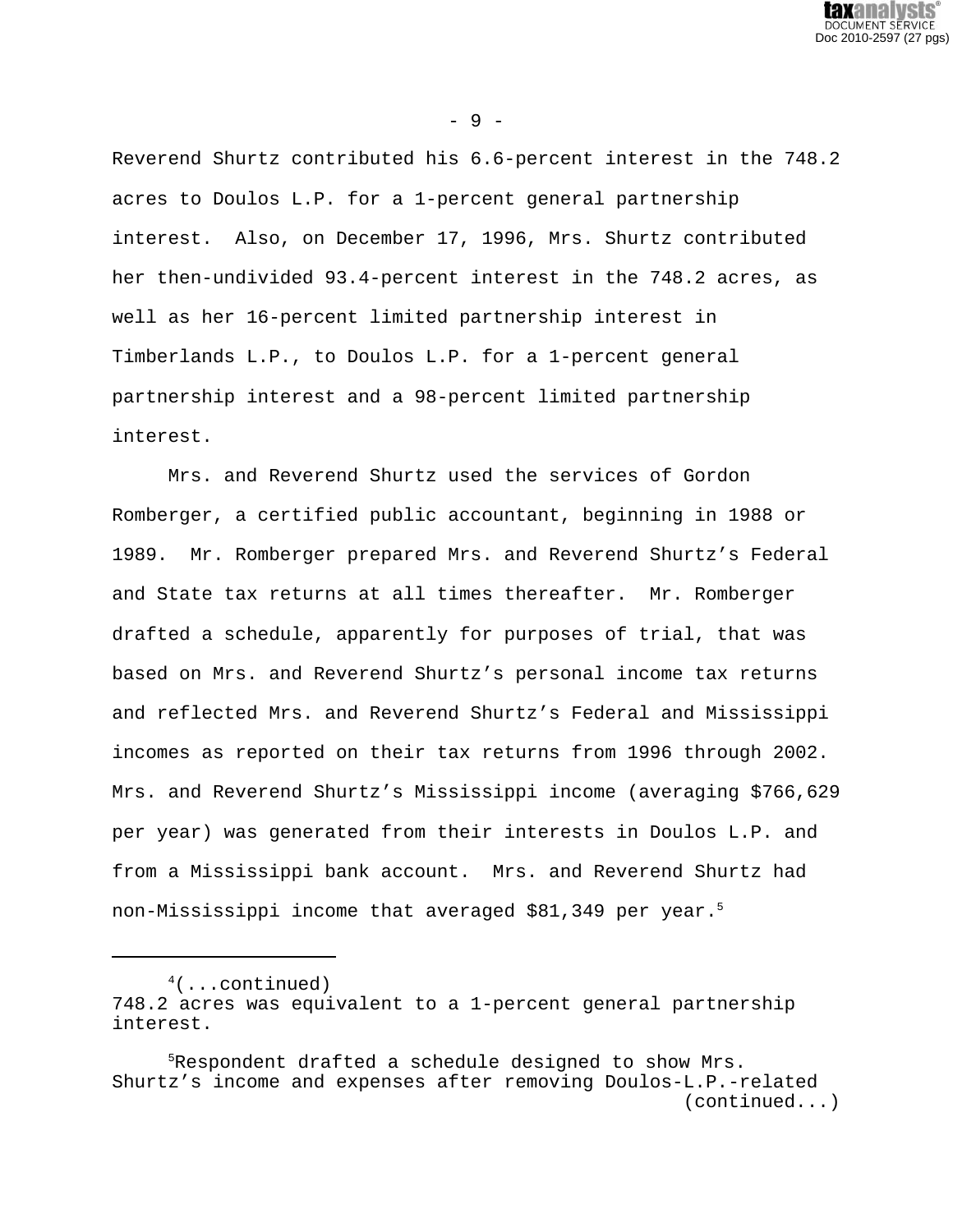

 $- 10 -$ 

Between 1996 and 2000 Mrs. Shurtz made a total of 26 gifts of .4-percent limited partnership interests in Doulos L.P. to her children and to trusts for her grandchildren.<sup>6</sup> Each of these gifts was valued at \$19,700 or less. At the time Mrs. Shurtz died in 2002, Mrs. Shurtz and Reverend Shurtz each held a 1 percent general partnership interest in Doulos L.P. Mrs. Shurtz also held an 87.6-percent limited partnership interest in Doulos L.P.; the remaining 10.4 percent was divided among limited partnership interests held by Mrs. Shurtz's children and trusts for her grandchildren.

Doulos L.P. maintained a capital account for each partner and issued Schedules K-1 (Form 1065), Partner's Share of Income, Credits, Deductions, etc. Doulos L.P. filed Form 1065, U.S. Return of Partnership Income, each year.

Doulos L.P. did not maintain books of account, as required by section 4.5 of the partnership agreement. Instead, Mr. Romberger created his own "work papers like a trial balance" in creating the partnership's tax returns.

 $5($ ...continued)

income items. However, in contrast to Mr. Romberger's schedule, respondent's schedule did not show how and why adjustments were made to Mrs. Shurtz's income. Additionally, while respondent removed Doulos L.P.'s related income items, respondent's schedule included Doulos L.P.'s related expense items.

<sup>6</sup>The .4-percent transfers were designed to use the annual gift tax exemption.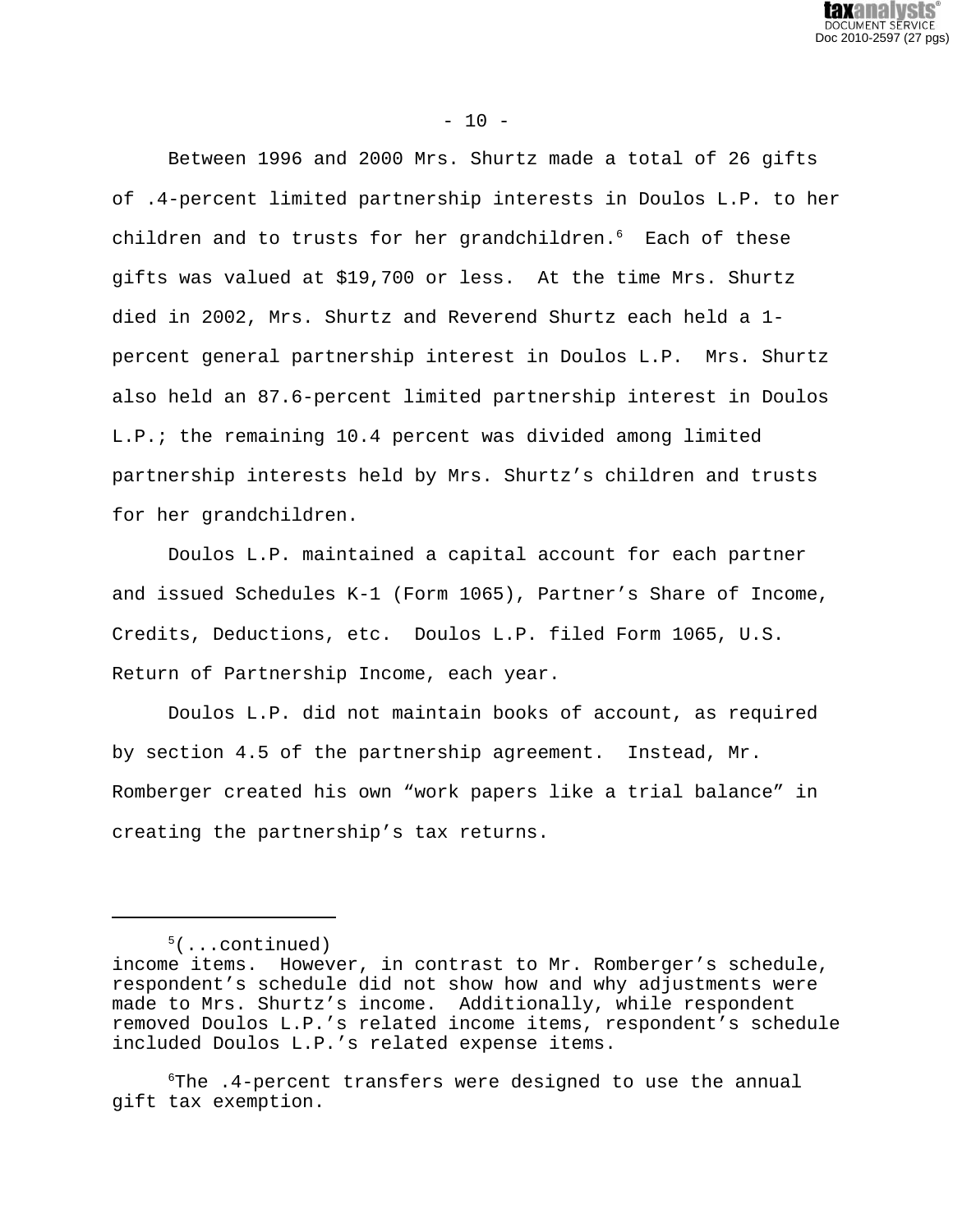

 $- 11 -$ 

Doulos L.P. was laggard in opening a bank account; it did not establish one until April 11, 1997, nearly 4 months after the partnership was established. The Doulos L.P. bank account was initially a checking account, but on June 17, 1997, it was changed to a money market account. Inasmuch as only a limited number of checks each month could be written from the money market account, Mrs. and Reverend Shurtz paid some of Doulos L.P.'s disbursements from their personal bank accounts. Doulos L.P. reimbursed the Shurtzes for some of these payments. Payments made by Mrs. and Reverend Shurtz that were not reimbursed were credited to their capital accounts.

Distributions from Doulos L.P. to its partners were not always proportional. In 1997 Mrs. Shurtz was the only partner to receive a distribution; in 1999 only Mrs. Shurtz and Reverend Shurtz received distributions; and in 2000 Mrs. Shurtz received a distribution greater than her proportionate share of the partnership's income. However, the partnership made up the missed distributions in subsequent years.

## IV. The Management of Doulos L.P. and Timberlands L.P.

The entire Barge family was conscientious about managing the family timber business. The Barge family even had a mission statement. In order that each adult family member could participate in the management of the Barge timberland, and then Timberlands L.P., beginning in the mid-1980s the Barge family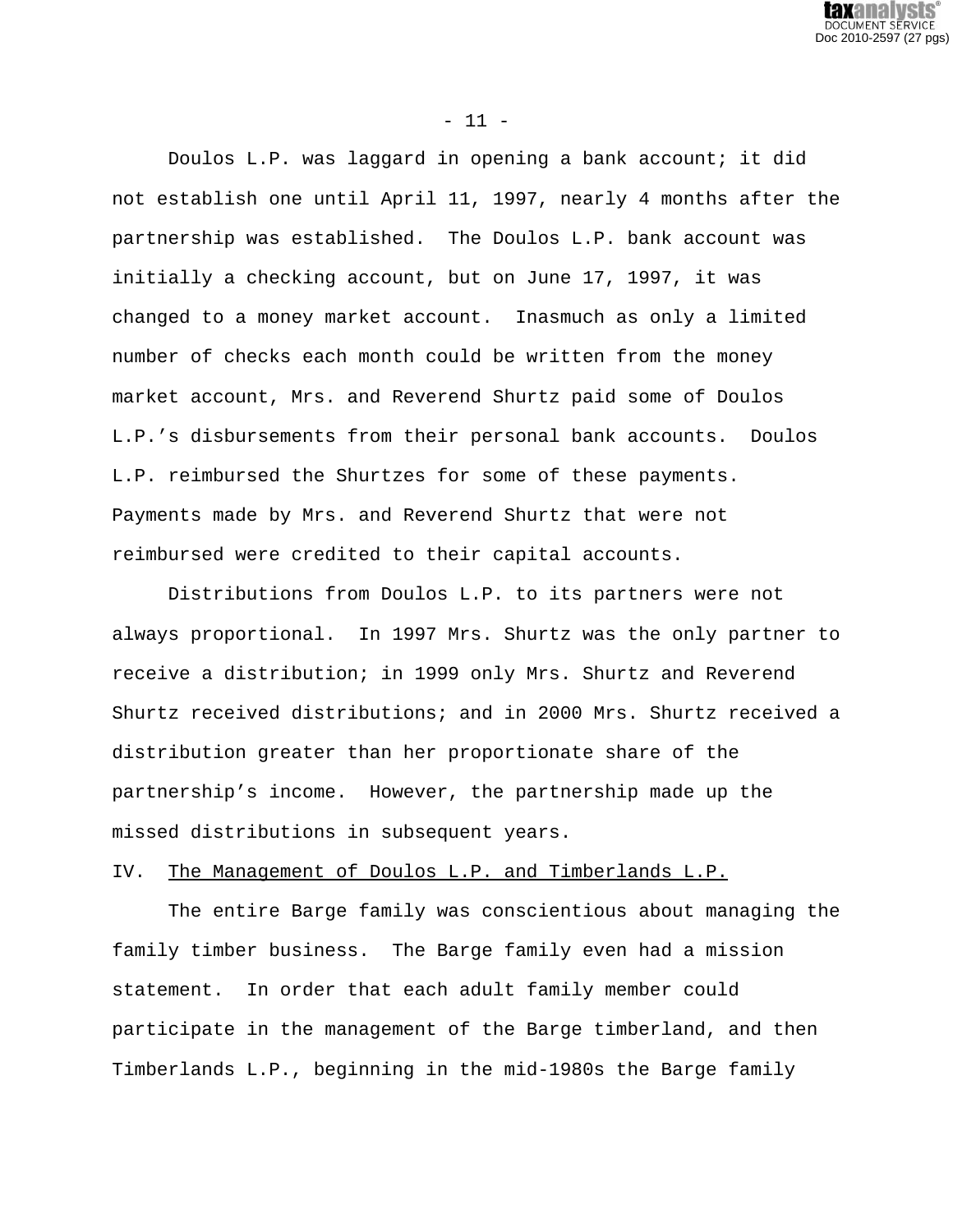

 $- 12 -$ 

held annual meetings in Mississippi. Topics discussed at the meetings included the establishment of a saw mill to process the large trees grown on the Barge timberland, land maintenance strategies, and harvesting strategies.<sup>7</sup> Minutes of these meetings were kept even though under Mississippi law there was no requirement to do so.

Mrs. and Reverend Shurtz regularly attended, and actively participated in, these meetings. Indeed, it was Barge family policy that everyone be consulted before any major decision was made.

After Mrs. and Reverend Shurtz established Doulos L.P., they combined the Doulos L.P. annual meeting with the annual meeting of Timberlands L.P. The timberland Doulos L.P. owned was once a part of the Barge timberland. Doulos L.P.'s timberland required active management similar to that required by the timberland owned by Timberlands L.P. Specifically, the timberland of both partnerships required planting, reforestation, and general maintenance.

 $7$ There is a substantial amount of work involved in keeping timber healthy. Roads and culverts must be built and maintained in order to properly support the growth of the timber, the trees must be thinned so that the growing trees do not interfere with each other, pests must be controlled, and, sometimes, trees must be planted because they do not reseed naturally.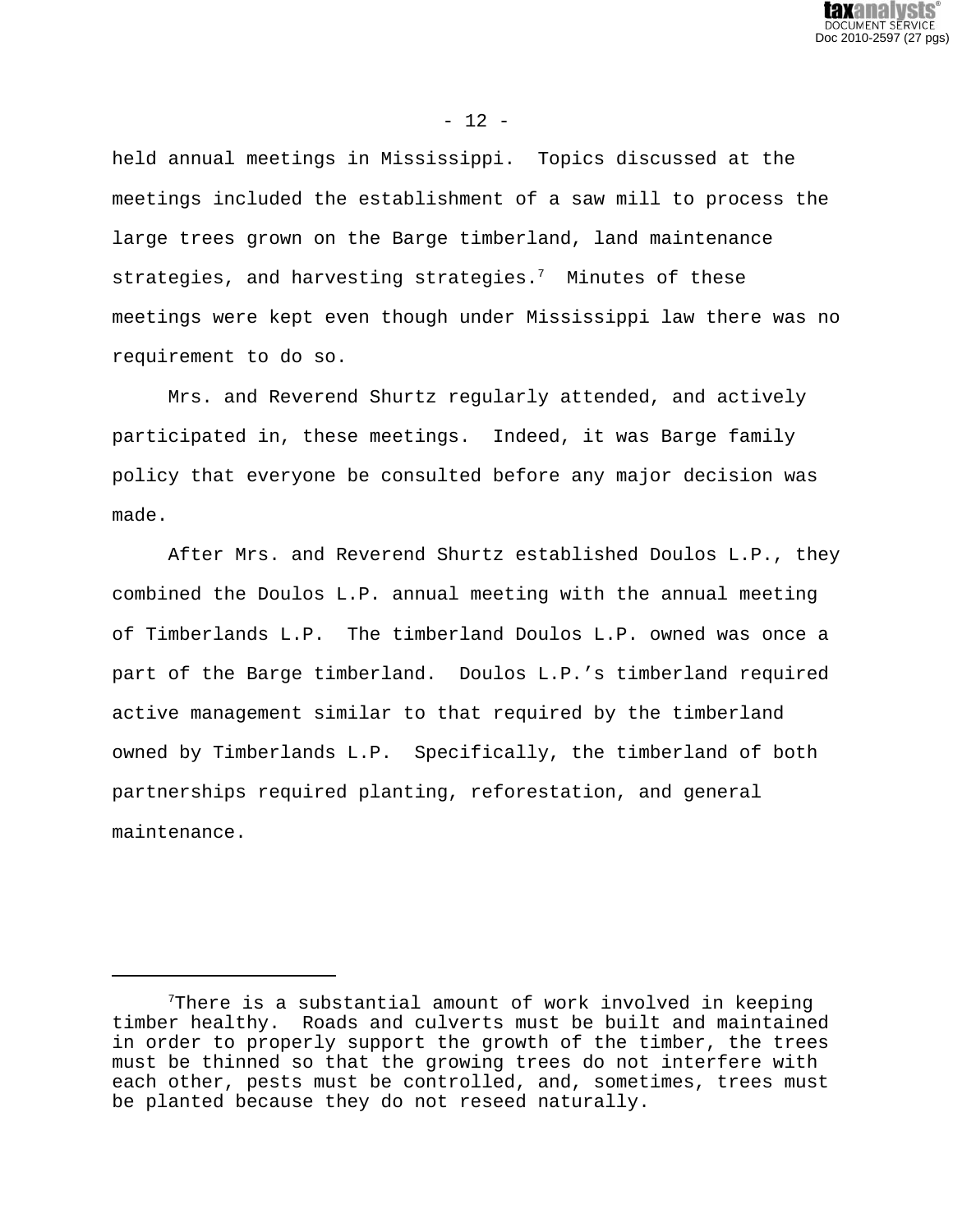DOCUMENT SERVICE Doc 2010-2597 (27 pgs)

 $- 13 -$ 

# V. Mrs. Shurtz's Estate Planning

In 1998 the Shurtzes decided to review their estate plan. To that end, they approached the Dallas Seminary Foundation, an organization affiliated with the Dallas Theological Seminary (the seminary) that assists individuals in designing estate and charitable gift plans to maximize their charitable bequests. The seminary referred them to Lewis Wall, an attorney who focuses on estate planning. Mr. Wall drafted a revocable trust agreement (entitled the Shurtz Family Trust Agreement) to take effect upon the death of either Mrs. Shurtz or Reverend Shurtz. The Shurtz Family Trust was intended to achieve the following goals:

(1) Assure to the extent possible that there was no Federal tax payable at the death of the first spouse;

(2) minimize Federal estate taxes at the surviving spouse's death through proper use of the available unified credit (exemption) amount, coupled with use of each of the survivor's remaining generation-skipping exemption amounts to the extent possible;

(3) assure that the decedent's interest in Doulos L.P. remained in the family;

(4) provide for the remainder of the estate (upon the death of the survivor spouse) to pass into a charitable lead annuity trust which would provide for a 12-percent-per-year annuity to charity for a term sufficient that the remainder interest to the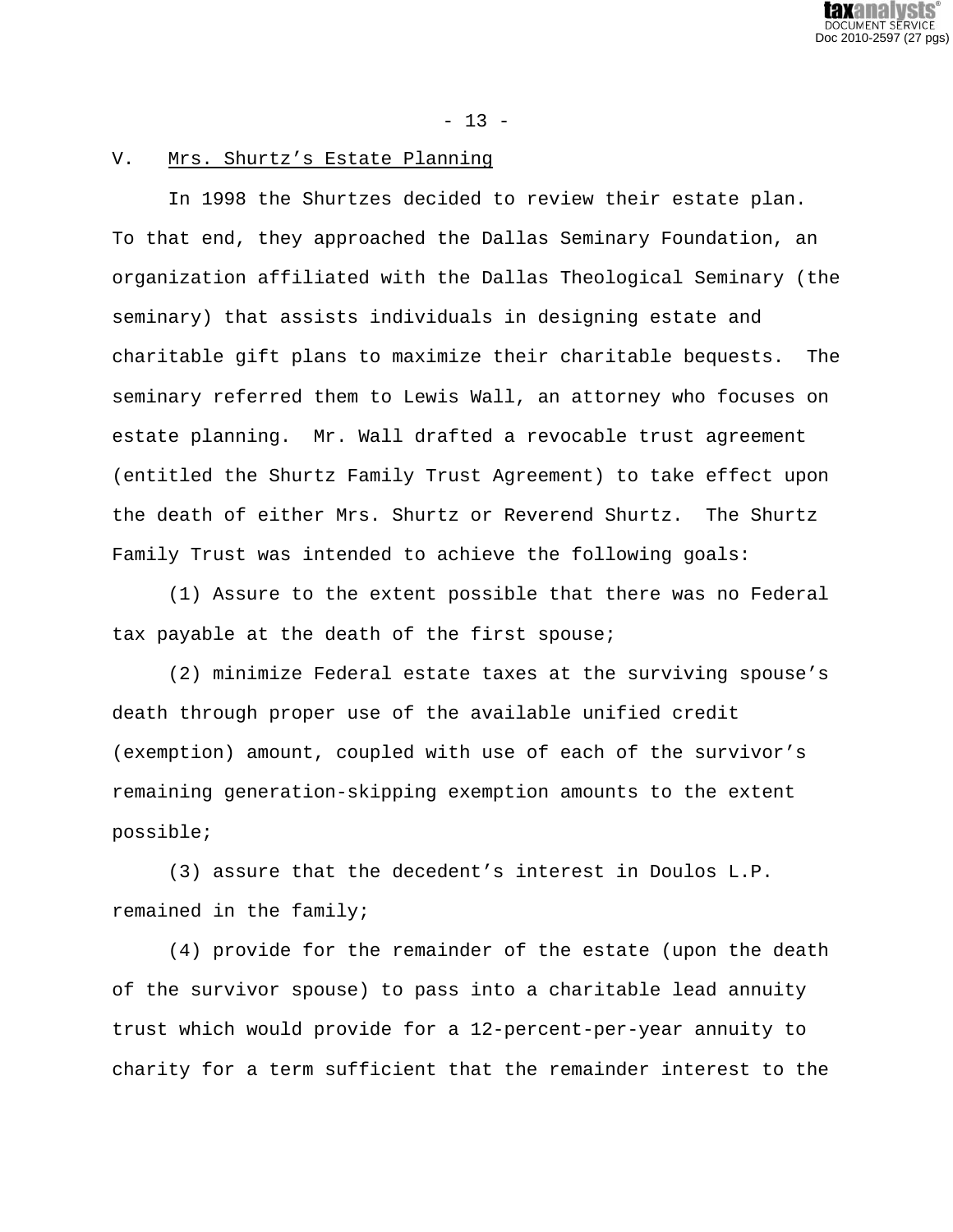

family members would be valued at zero or as close to zero as possible.

Form 706, United States Estate (and Generation-Skipping Transfer) Tax Return, for the estate was due by April 21, 2003; however it was not filed until December 2003.

Mrs. Shurtz's gross estate was valued at \$8,768,059.03. The assets having the greatest values making up the gross estate were:

- 1. An 87.6-percent limited partnership interest in Doulos L.P. valued at \$6,116,670;
- 2. a 1-percent general partnership interest in Doulos L.P valued at  $$73,500i$ <sup>8</sup>
- 3. 100 shares of BTM valued at \$383,700; and
- 4. one-third of the residue of the Estate of Bonnie Barge valued at \$1,126,190.

Mrs. Shurtz's estate plan was designed to minimize or eliminate the payment of estate tax. To achieve this objective, \$345,800 went to a unified credit trust and \$7,674,143.03 went to trusts qualifying for the marital deduction. Deductible expenses of the estate totaled \$93,916. Hence, after giving consideration to the remaining amount of lifetime unified credit available to Mrs. Shurtz, the estate's tax advisers believed that no estate tax was

 $8$ The underlying asset of Doulos L.P. (the 16-percent limited partnership interest in Timberlands L.P.) was valued by the estate at \$\$9,993,280.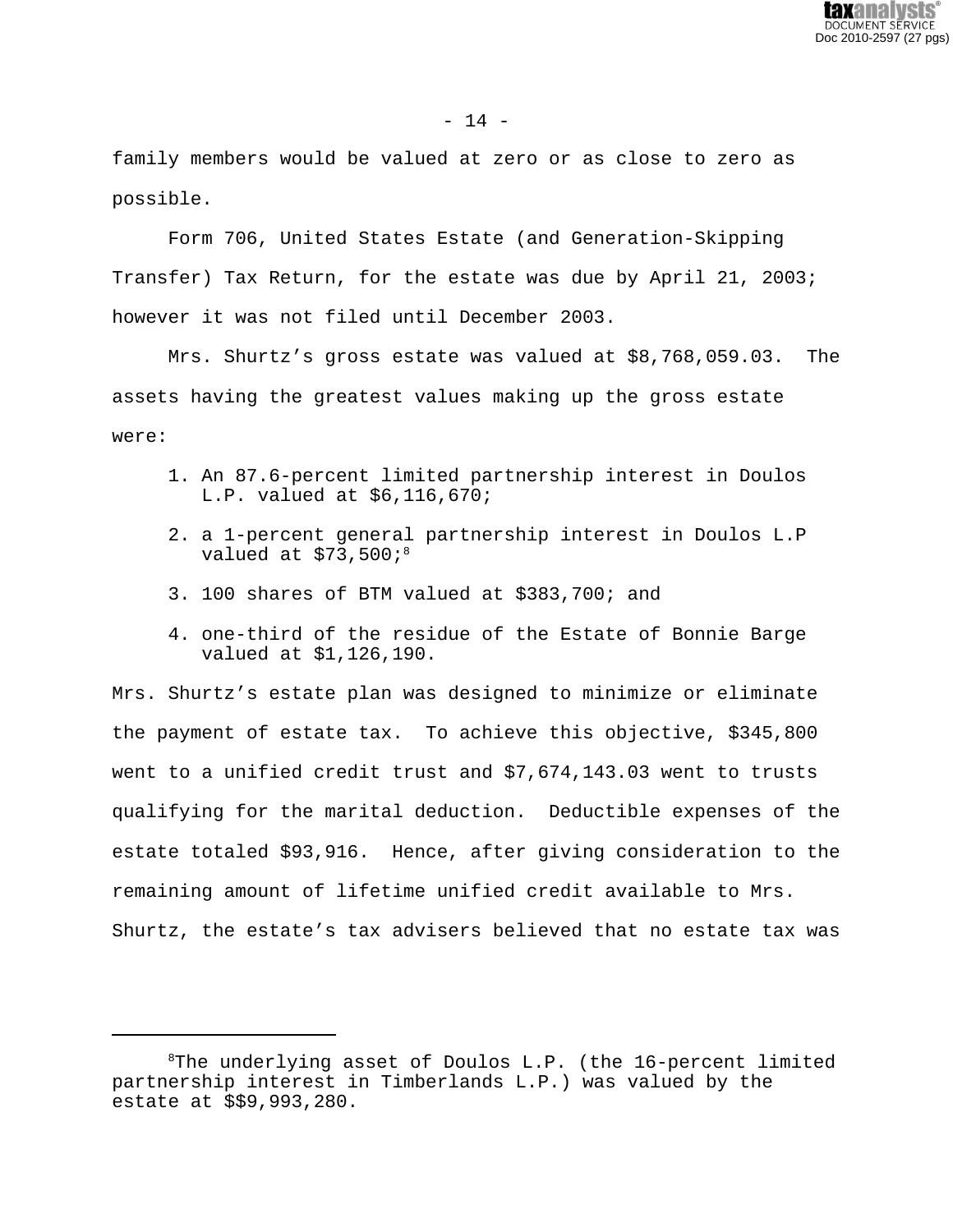

### $- 15 -$

due and therefore they were not overly concerned that Form 706 was not timely filed.

### OPINION

A Federal estate tax is imposed "on the transfer of the taxable estate of every decedent who is a citizen or resident of the United States." Sec. 2001(a). The estate tax is imposed on the value of the taxable estate with specified adjustments. Sec. 2001(b). The value of a decedent's taxable estate is the value of the decedent's gross estate less enumerated deductions. Sec. 2051. The value of a gross estate includes the value of all of the decedent's property to the extent provided under sections 2031 through 2046.

# I. Contentions of the Parties

Respondent contends that the values of the assets contributed to Doulos L.P. are includable in the value of Mrs. Shurtz's gross estate by reason of her retention of the control, use, and benefit of the transferred assets within the meaning of sections 2036 and/or 2035(a). On the other hand, respondent contends that for purposes of section 2056(a), the value of Mrs. Shurtz's interest in Doulos L.P. should be used to determine the amount of the marital deduction.

Petitioner posits that Mrs. Shurtz left no taxable estate because her entire estate was left first to a unified credit trust (formed to use the unified (exemption) credit) and then to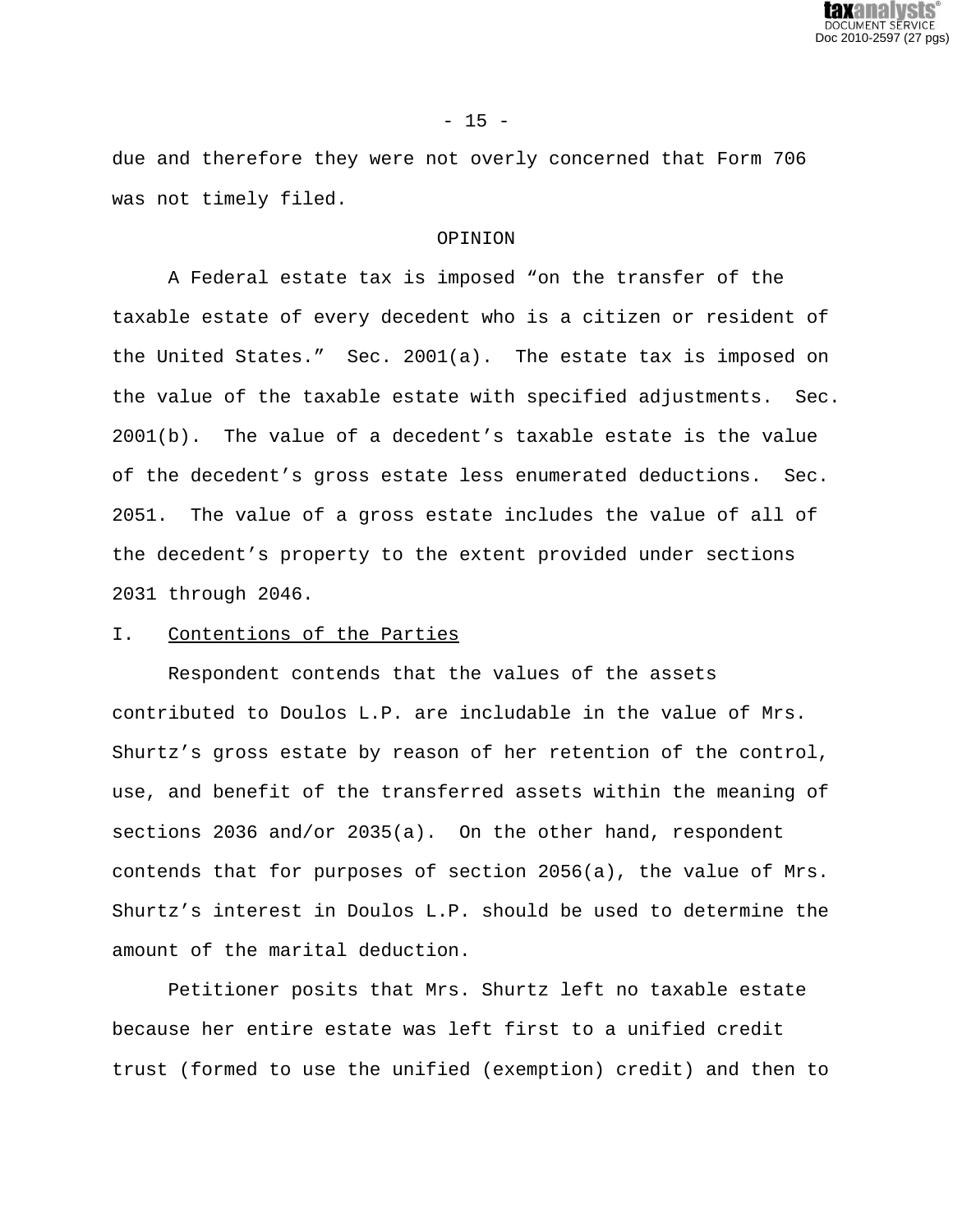

 $- 16 -$ 

various marital trusts. Further, petitioner contends that section 2036(a) does not apply because Mrs. Shurtz's transfer of assets to Doulos L.P. constituted a "bona fide sale for an adequate and full consideration" within the meaning of that provision.

# II. Property Included in the Gross Estate Pursuant to Section 2036(a)

We first examine whether the values of assets Mrs. Shurtz transferred to Doulos L.P., i.e., her interest in Timberlands L.P. and the 748.2 acres of timberland, are included in the value of Mrs. Shurtz's gross estate under section 2036(a). If these asset values are not so includable, there is no estate tax deficiency.

Section 2036(a) is "intended to prevent parties from avoiding the estate tax by means of testamentary substitutes that permit a transferor to retain lifetime enjoyment of purportedly transferred property." Strangi v. Commissioner, 417 F.3d 468, 476 (5th Cir. 2005), affg. T.C. Memo. 2003-145, petition for rehearing granted on other grounds 429 F.3d 1154 (5th Cir. 2005). Inter vivos transfers that are testamentary in nature, "i.e., transfers which leave the transferor a significant interest in or control over the property transferred during his lifetime", are included in the value of the gross estate pursuant to section 2036(a). United States v. Estate of Grace, 395 U.S. 316, 320 (1969). Section 2036 provides in pertinent part: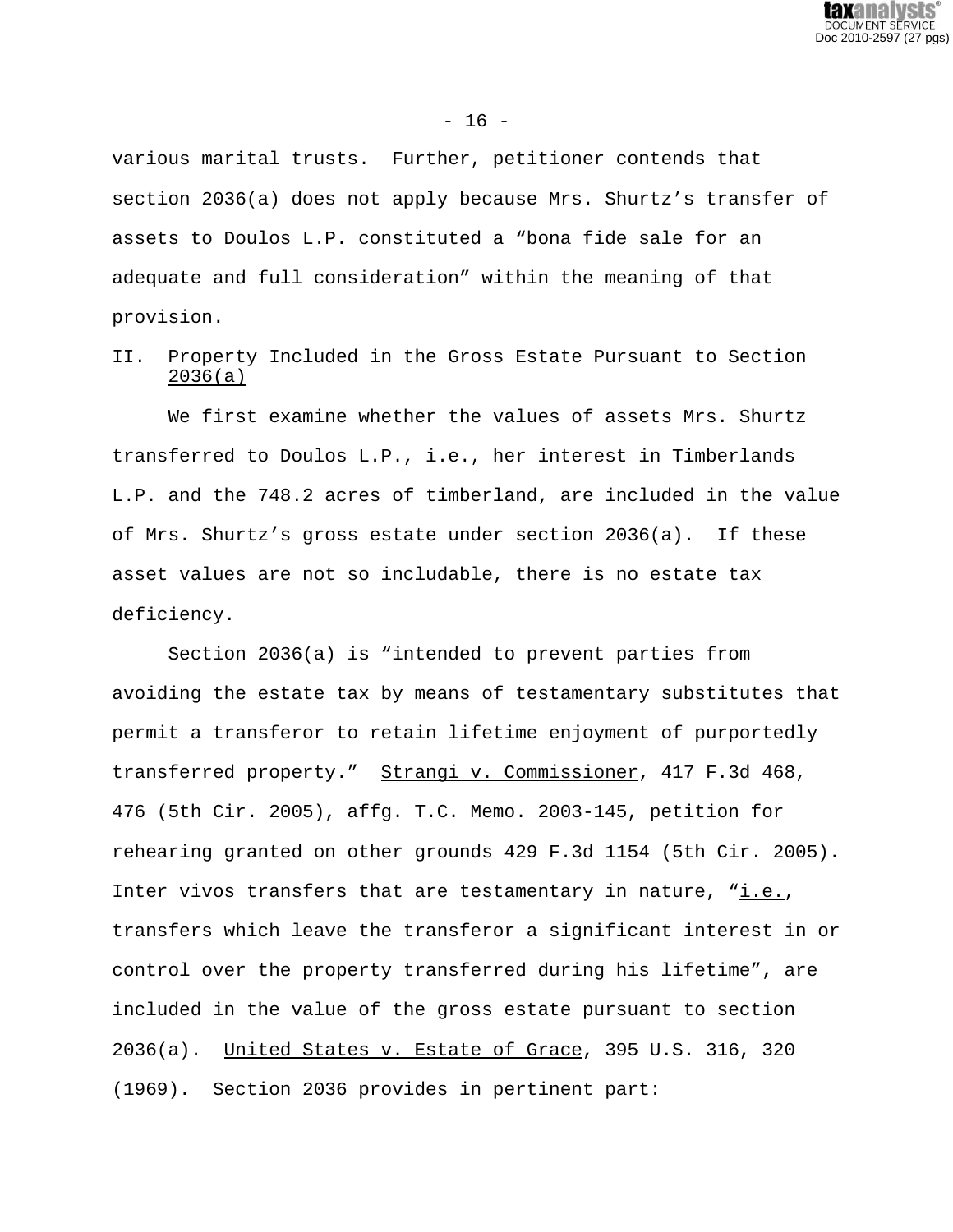

- 17 -

SEC. 2036. TRANSFERS WITH RETAINED LIFE ESTATE.

(a) General Rule.--The value of the gross estate shall include the value of all property to the extent of any interest therein of which the decedent has at any time made a transfer (except in case of a bona fide sale for an adequate and full consideration in money or money's worth), by trust or otherwise, under which he has retained for his life or for any period not ascertainable without reference to his death or for any period which does not in fact end before his death–-

(1) the possession or enjoyment of, or the right to the income from, the property, or

(2) the right, either alone or in conjunction with any person, to designate the persons who shall possess or enjoy the property or the income therefrom.

See also sec. 20.2036-1(a), Estate Tax Regs.

In sum, section 2036(a) is applicable when three conditions are met: (1) The decedent made an inter vivos transfer of property; (2) the decedent's transfer was not a bona fide sale for adequate and full consideration; and (3) the decedent retained an interest or right enumerated in section 2036(a)(1) or (2) in the transferred property. $9$  See Estate of Bongard v. Commissioner, 124 T.C. 95, 112 (2005). Courts have emphasized that section 2036(a) "describes a broad scheme of inclusion in the gross estate, not limited by the form of the transaction, but concerned with all inter vivos transfers where outright disposition of the property is delayed until the transferor's

 $9$ Sec. 2036(b), regarding the retention of voting rights with respect to shares of controlled corporations, is not herein applicable.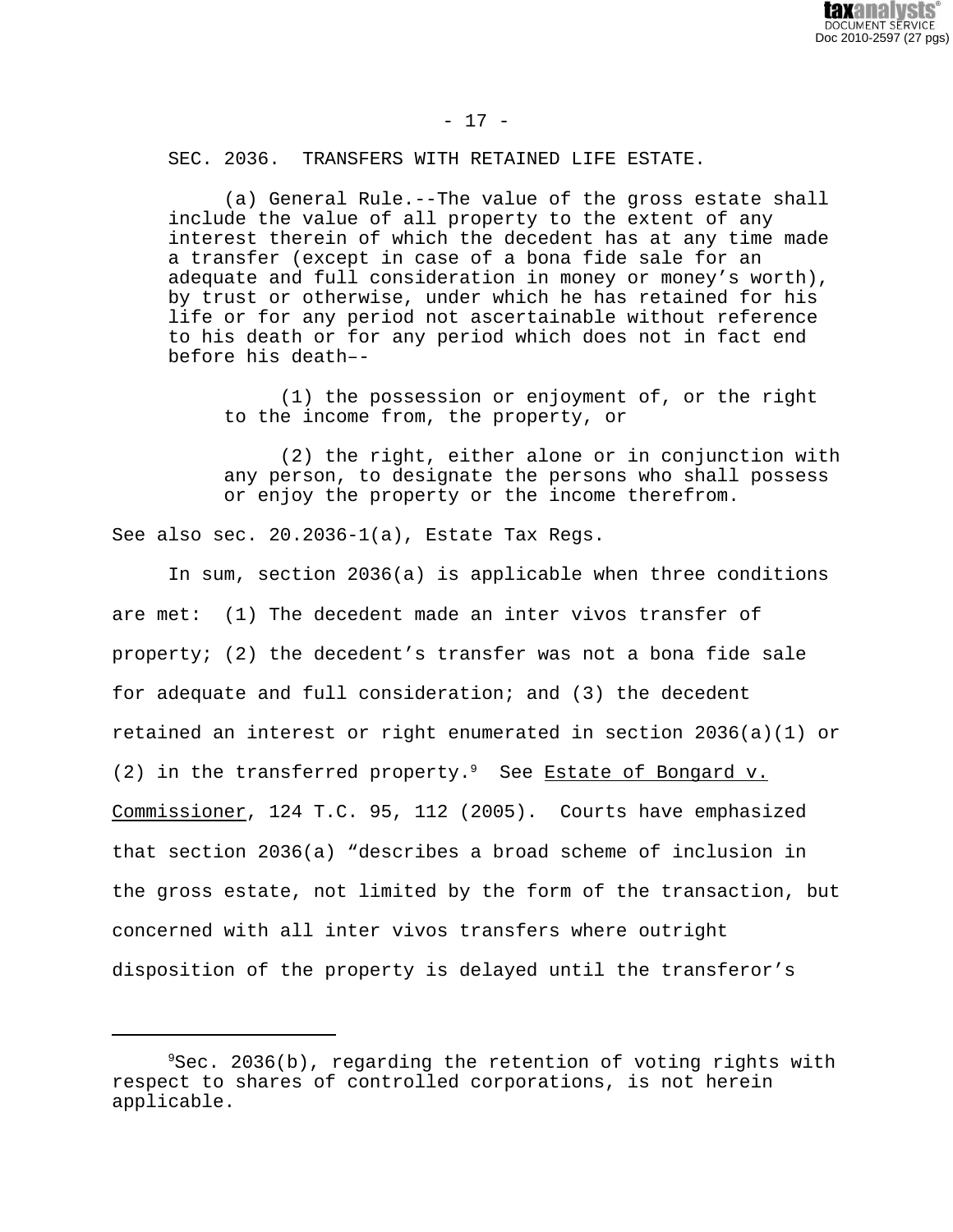

death." Guynn v. United States, 437 F.2d 1148, 1150 (4th Cir. 1971). Courts apply a higher level of scrutiny to intrafamily transactions. Estate of Bigelow v. Commissioner, 503 F.3d 955, 969 (9th Cir. 2007), affg. T.C. Memo. 2005-65; Kimbell v. United States, 371 F.3d 257, 263 (5th Cir. 2004); Estate of Bongard v. Commissioner, supra at 123.

# A. Whether There Was a Transfer of Property by the Decedent

Petitioner concedes that an inter vivos transfer was made.

B. Whether the Transfer Was a Bona Fide Sale for an Adequate and Full Consideration in Money or Money's Worth

Section 2036(a) excepts a "bona fide sale for an adequate and full consideration in money or money's worth" from its scope. Section 20.2036-1(a), Estate Tax Regs., refers to the section 20.2043-1, Estate Tax Regs., definition of "a bona fide sale for an adequate and full consideration in money or money's worth". Section 20.2043-1(a), Estate Tax Regs., provides in pertinent part: "To constitute a bona fide sale for an adequate and full consideration in money or money's worth, the transfer must have been made in good faith, and the price must have been an adequate and full equivalent reducible to a money value." The Court of Appeals for the Ninth Circuit, the court to which an appeal of this case lies, has held that "In this context, we consider the 'bona fide sale' and 'adequate and full consideration' elements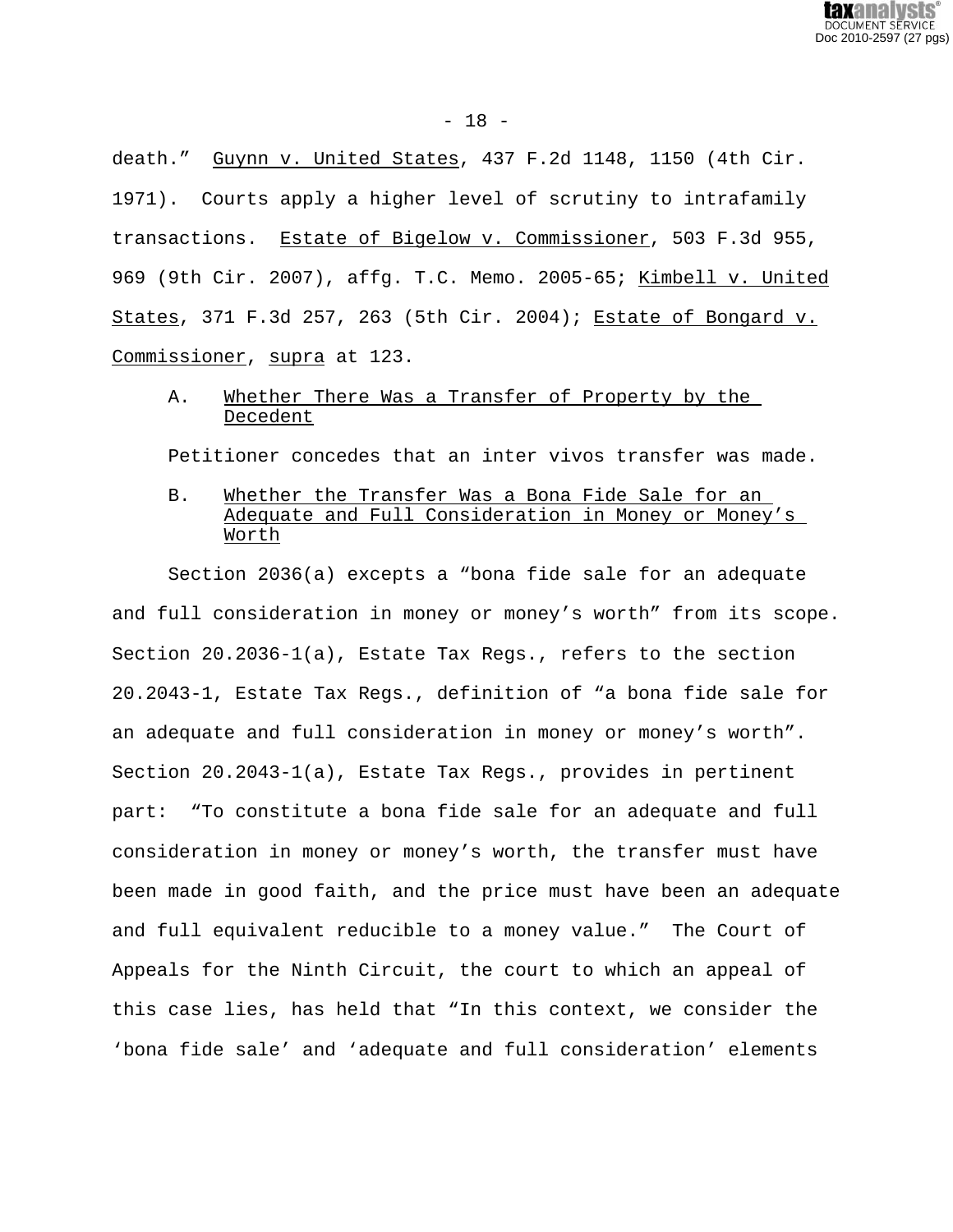

 $- 19 -$ 

as interrelated criteria." Estate of Bigelow v. Commissioner, supra at 969.

With respect to the contribution of property to a family limited partnership, we have stated:

In the context of family limited partnerships, the bona fide sale for adequate and full consideration exception is met where the record establishes the existence of a legitimate and significant nontax reason for creating the family limited partnership, and the transferors received partnership interests proportionate to the value of the property transferred. The objective evidence must indicate that the nontax reason was a significant factor that motivated the partnership's creation. A significant purpose must be an actual motivation, not a theoretical justification.

Estate of Bongard v. Commissioner, supra at 118 (citations omitted); see Estate of Bigelow v. Commissioner, supra at 969; Estate of Korby v. Commissioner, 471 F.3d 848, 854 (8th Cir. 2006), affg. T.C. Memo. 2005-102 and T.C. Memo. 2005-103.

Further, we have held that "the bona fide sale exception in section 2036(a) is applicable only where there was an arm'slength transaction." Estate of Bongard v. Commissioner, supra at 122. The Court of Appeals for the Ninth Circuit has adopted this position. See Estate of Bigelow v. Commissioner, supra at 969.

In defining "arm's-length transaction", we have said:

"The test to determine whether a transaction is a bona fide transaction [for Federal income tax purposes] is described by the term 'arm's length', or, in other words, Was the transaction carried out in the way that the ordinary parties to a business transaction would deal with each other?"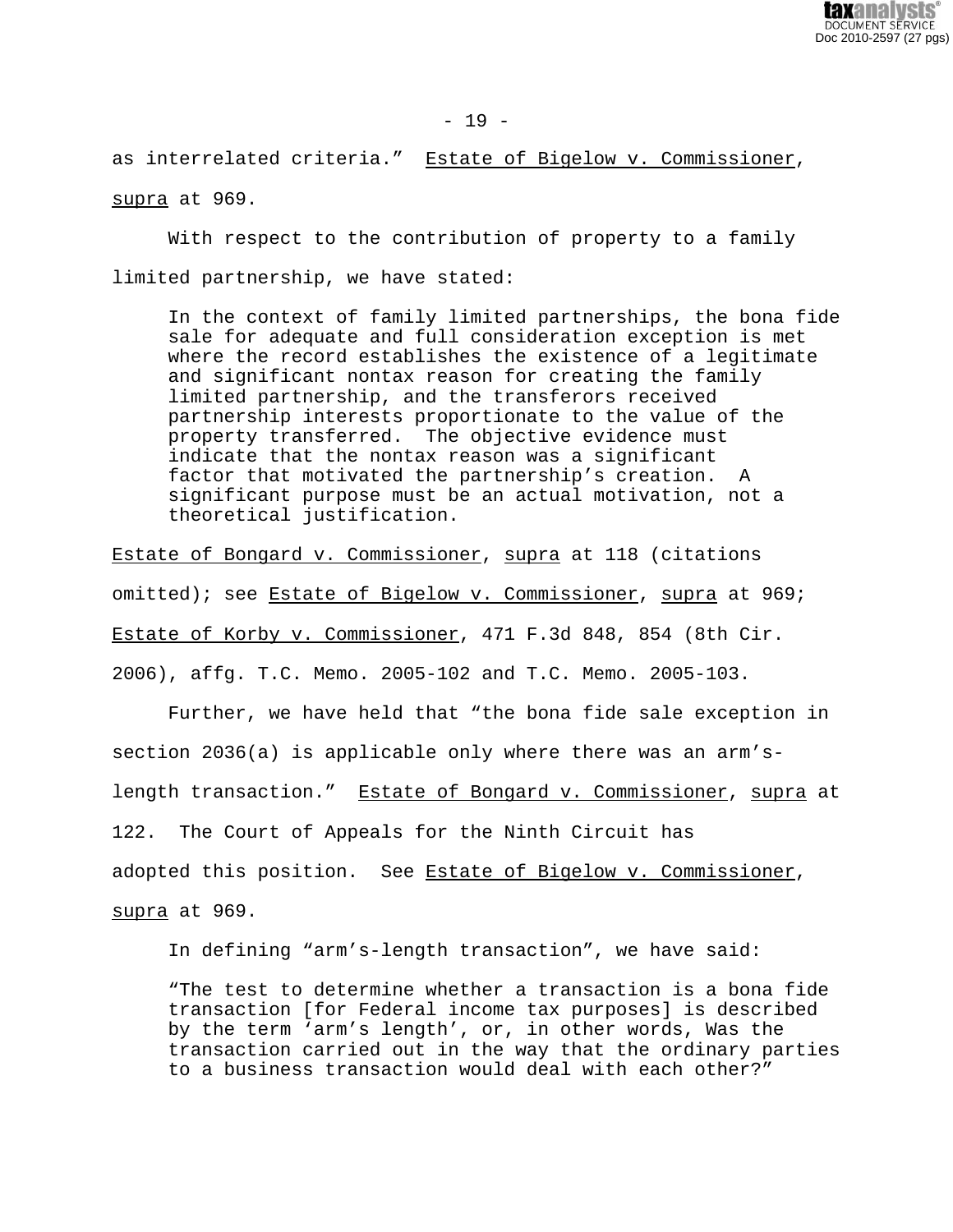

## $- 20 -$

Estate of Bongard v. Commissioner, supra at 123 (quoting Dauth v. Commissioner, 42 B.T.A. 1181, 1189 (1940)).

A finding that the transferor sought to save estate taxes does not preclude a finding of a bona fide sale so long as saving estate taxes is not the predominant motive. Accord Estate of Mirowski v. Commissioner, T.C. Memo. 2008-74; see Estate of Schutt v. Commissioner, T.C. Memo. 2005-126 ("Thus, the proffered evidence is insufficient to establish that estate tax savings were decedent's predominant reason for forming Schutt I and II and to contradict the estate's contention that a true and significant motive for decedent's creation of the entities was to perpetuate his buy and hold investment philosophy.").

## 1. Bona Fide Sale

The record shows that decedent had several nontax reasons for establishing Doulos L.P. In 1996, when Mrs. Shurtz was in good health, and with her Parkinson's disease under control, she, her siblings (Richard Barge and Betty Morris), and their respective spouses determined to take action to protect Timberlands L.P. from the litigious environment they believed Mississippi to be.

Mr. Dossett, the attorney who advised the family about establishing their family limited partnerships, credibly testified that he regularly advised his clients about the use of limited partnerships to protect family assets from the risks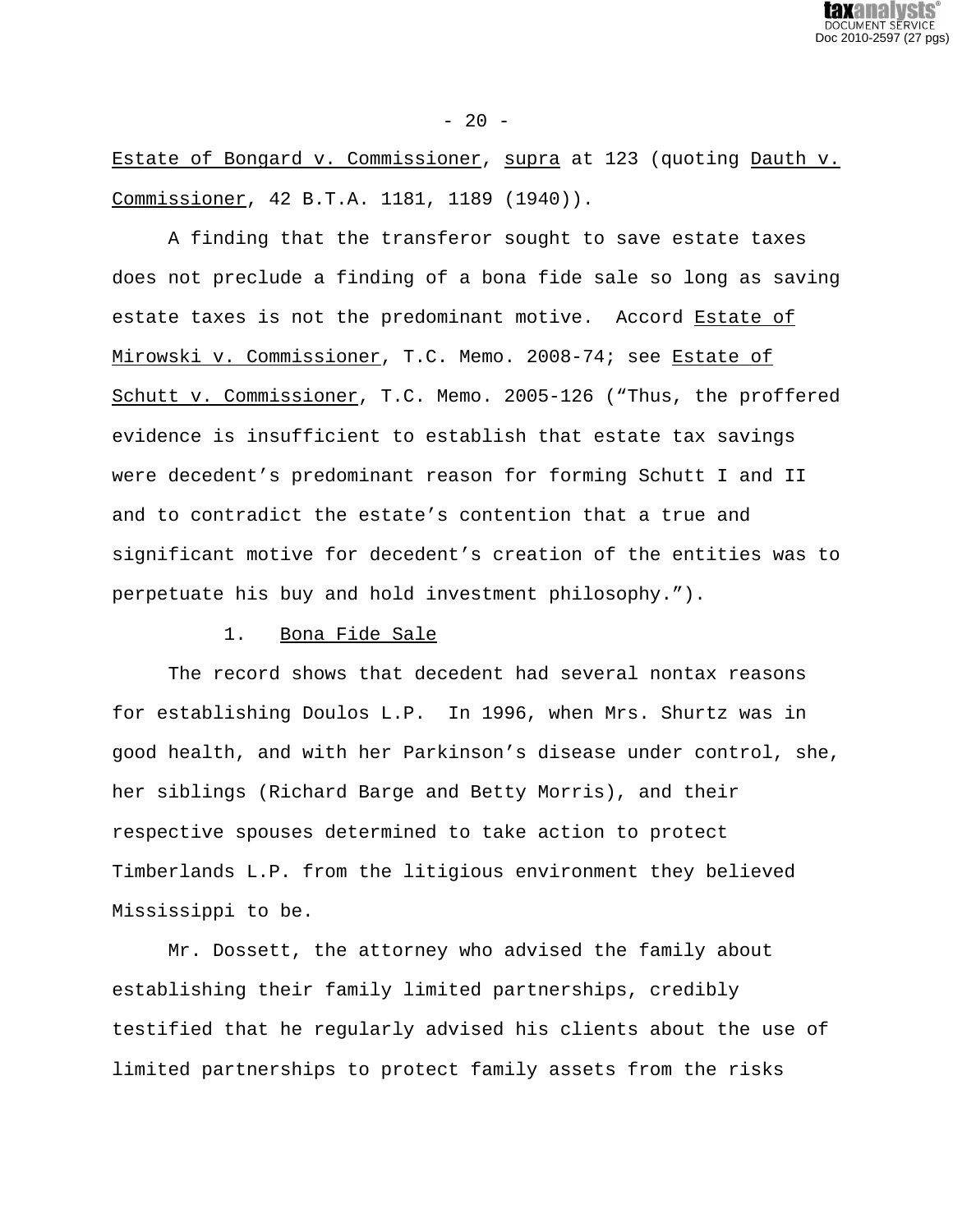

- 21 -

imposed by Mississippi's litigious atmosphere. After their meetings with Mr. Dossett, Mrs. Shurtz and her siblings concurrently established family limited partnerships as part of a coordinated plan.

On the totality of the evidence, we are satisfied that the Barge family (including the Shurtzes) had a legitimate concern about preserving the family business and that they established family limited partnerships to address their concerns.

Preservation of the family business is a legitimate reason for establishing a family limited partnership. In Kimbell v. United States, supra at 264, the Court of Appeals for the Fifth Circuit examined the bona fide sale exception to section 2036 in the context of a family limited partnership. Citing its previous holding in Church v. United States, 2000-1 USTC par. 60,369, at 84,778, 85 AFTR 2d 2000-804, at 2000-807 (W.D. Tex. 2000), affd. without published opinion 268 F.3d 1063 (5th Cir. 2001) (per curiam), the court stated that "'[P]reserving the family ranching business for themselves and their descendants' was a valid motivating reason to form the partnership."

We are mindful that the threat to the business must be more than merely speculative. See Estate of Bigelow v. Commissioner, supra at 972. As noted supra pp. 20-21, we are satisfied that decedent and her family were actually motivated by a legitimate concern regarding the threat of litigation that went beyond mere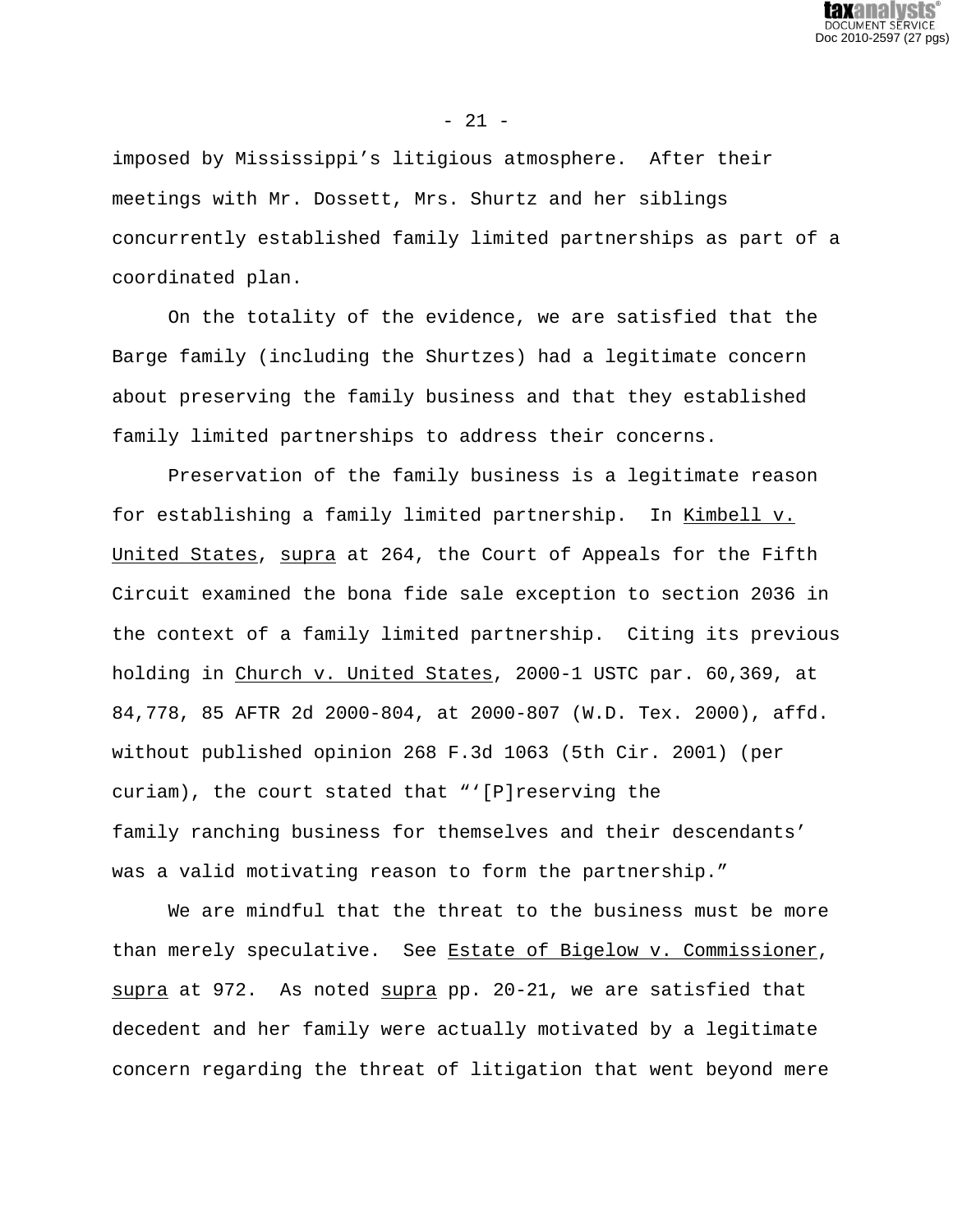

speculation, that the establishment of family limited partnerships was a customary response in Mississippi to possible lawsuits, and that the Doulos L.P. partnership agreement was designed to limit the exposure of the ownership interests of the partnership (e.g., protection of limited partnership interests from seizure and the automatic conversion of general partnership interests to limited partnership interests).

Moreover, the record shows that the establishment of Doulos L.P. facilitated the management of the timberland decedent and her husband contributed to the partnership. The undisputed testimony of Richard Barge demonstrates that having multiple undivided ownership interests impeded the management of the Barge timberland. This problem also existed with respect to the 748.2 acres of timberland directly held by decedent.

We are satisfied that decedent and her husband were aware that the establishment of Timberlands L.P. eased the management of the Barge timberland; hence, we believe it reasonable for them to form Doulos L.P. to hold ownership of their timberland.

Courts have found management efficiency to be a legitimate and significant nontax reason for establishing a family limited partnership in cases where the property required active management. Estate of Bigelow v. Commissioner, 503 F.3d at 972 ("efficient management might count as a credible non-tax business purpose, but only if the business of the FLP required some kind

# $- 22 -$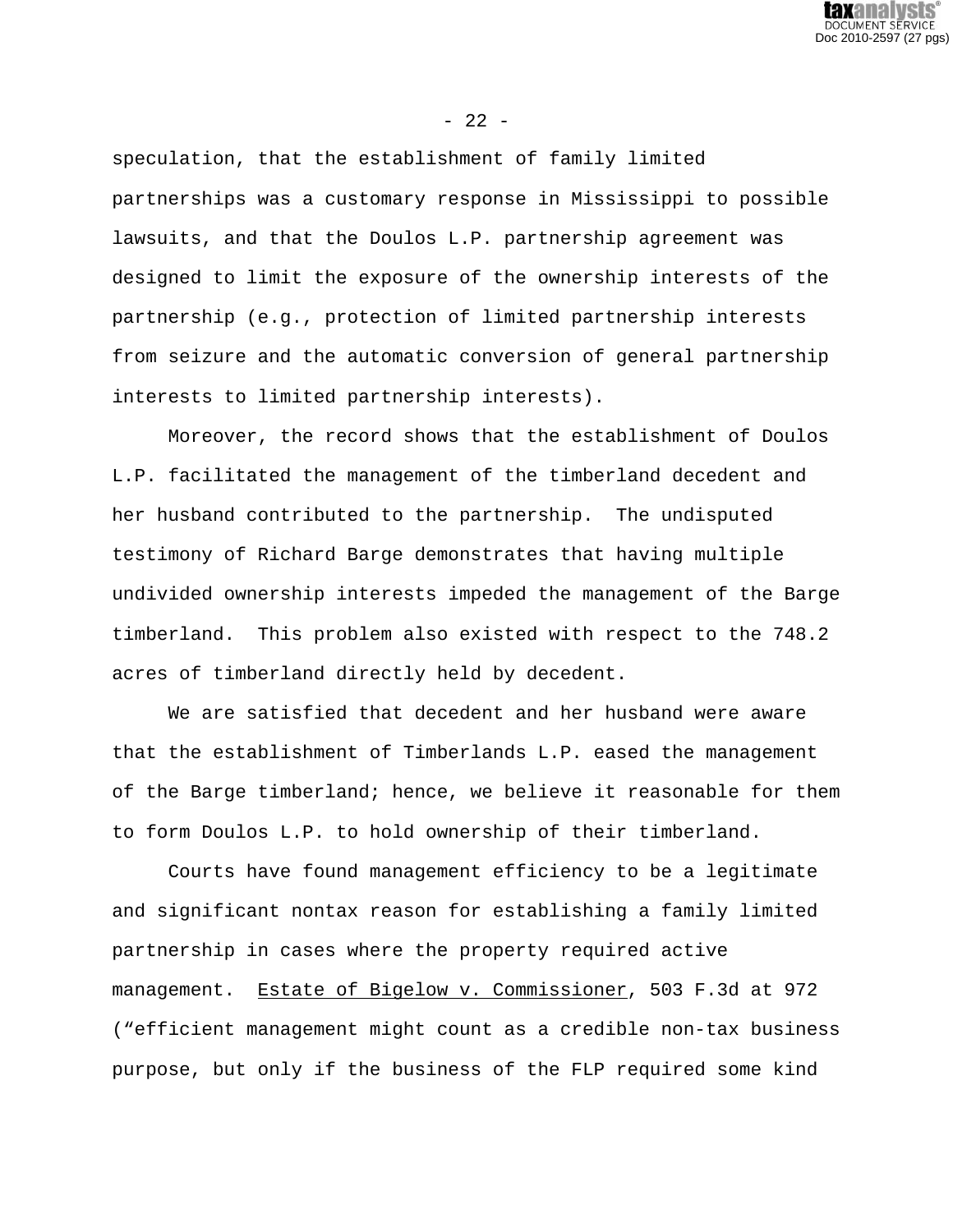

 $- 23 -$ 

of active management as in Kimbell"); Kimbell v. United States, 371 F.3d at 268 (property contributed included working oil and gas properties). In contrast, courts have found that management efficiency is not a legitimate and significant nontax reason for establishing a family limited partnership where the property did not require active management. Estate of Bigelow v. Commissioner, supra at 972 (property contributed consisted of a house that was rented to a tenant); see Estate of Rosen v. Commissioner, T.C. Memo. 2006-115 (assets contributed consisted primarily of stocks, bonds, and cash, conducted no business activity and had no business purpose for its existence).

We recognize that only a portion of the property contributed to Doulos L.P. required active management. However, courts have found this to be sufficient. In Kimbell v. United States, supra at 259, the oil and gas properties contributed amounted to only 11 percent of the total assets contributed to the family limited partnership. In the instant case, the value of the 748.2 acres contributed to Doulos L.P. (which required active management) was at least 15.8 percent of the total value of the assets contributed to Doulos  $L.P.^{10}$  Although decedent did not manage

<sup>10</sup>We determined this percentage by creating a ratio the numerator of which is the stipulated value of the timberland contributed by decedent of \$2,496,500, and the denominator of which is respondent's calculation of the value of the Timberlands L.P. interest contributed of \$13,310,094 plus the above-mentioned \$2,496,500.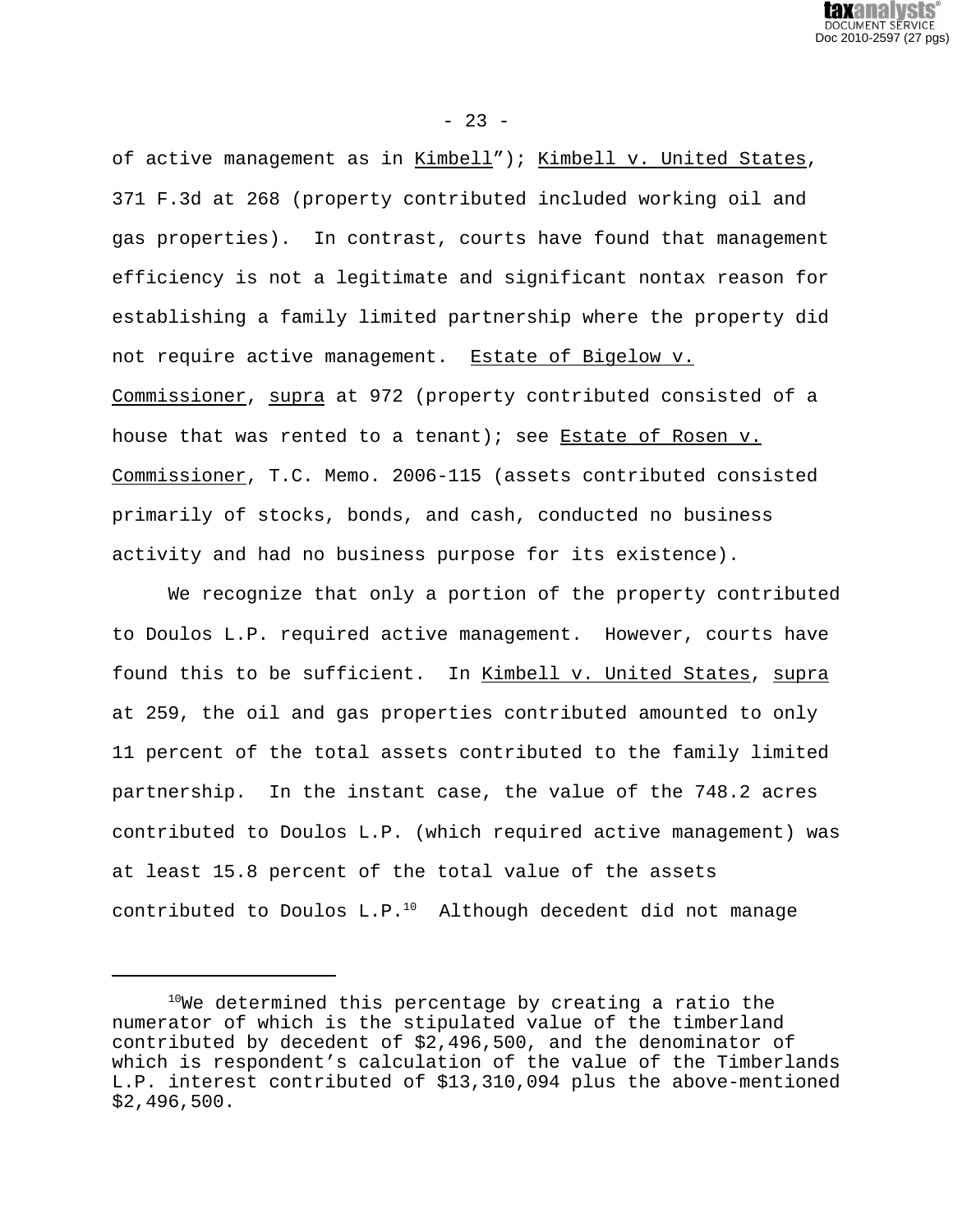

the day-to-day operations of the Doulos L.P. timberland, no major decision was made without her approval.

Further, Reverend Shurtz, who also was consulted before any major decision was made, acquired an ownership interest in the timber business. In Kimbell, the court found that giving the decedent's son, who had managed the business for some time, an ownership interest was a factor in finding that a bona fide sale occurred. See id. at 268.

Finally, business activities occurred with respect to the timberland. In this regard, we are mindful that Doulos L.P. annually amortized timber expenses, and in 1997 it realized gain from the sale of timber cut from its land. $^{11}$ 

In conclusion, although we recognize that reducing estate tax was a motivating factor in establishing Doulos L.P., decedent had valid and significant nontax reasons for establishing the partnership. These reasons were "actual motivation" and not merely a "theoretical justification." See Estate of Bongard v. Commissioner, 124 T.C. at 118. Hence, we find that the transfer of property to Doulos L.P. constituted a bona fide sale.

 $11$ We note that a family limited partnership may still be valid even if it does not conduct an active trade or business. See Estate of Thompson v. Commissioner, 382 F.3d 367, 383 (3d Cir. 2004), affg. T.C. Memo. 2002-246; Estate of Black v. Commissioner, 133 T.C.  $\_\_$ ,  $\_\_$  (2009) (slip op. at 52); Estate of Bongard v. Commissioner, 124 T.C. 95, 124-125 (2005).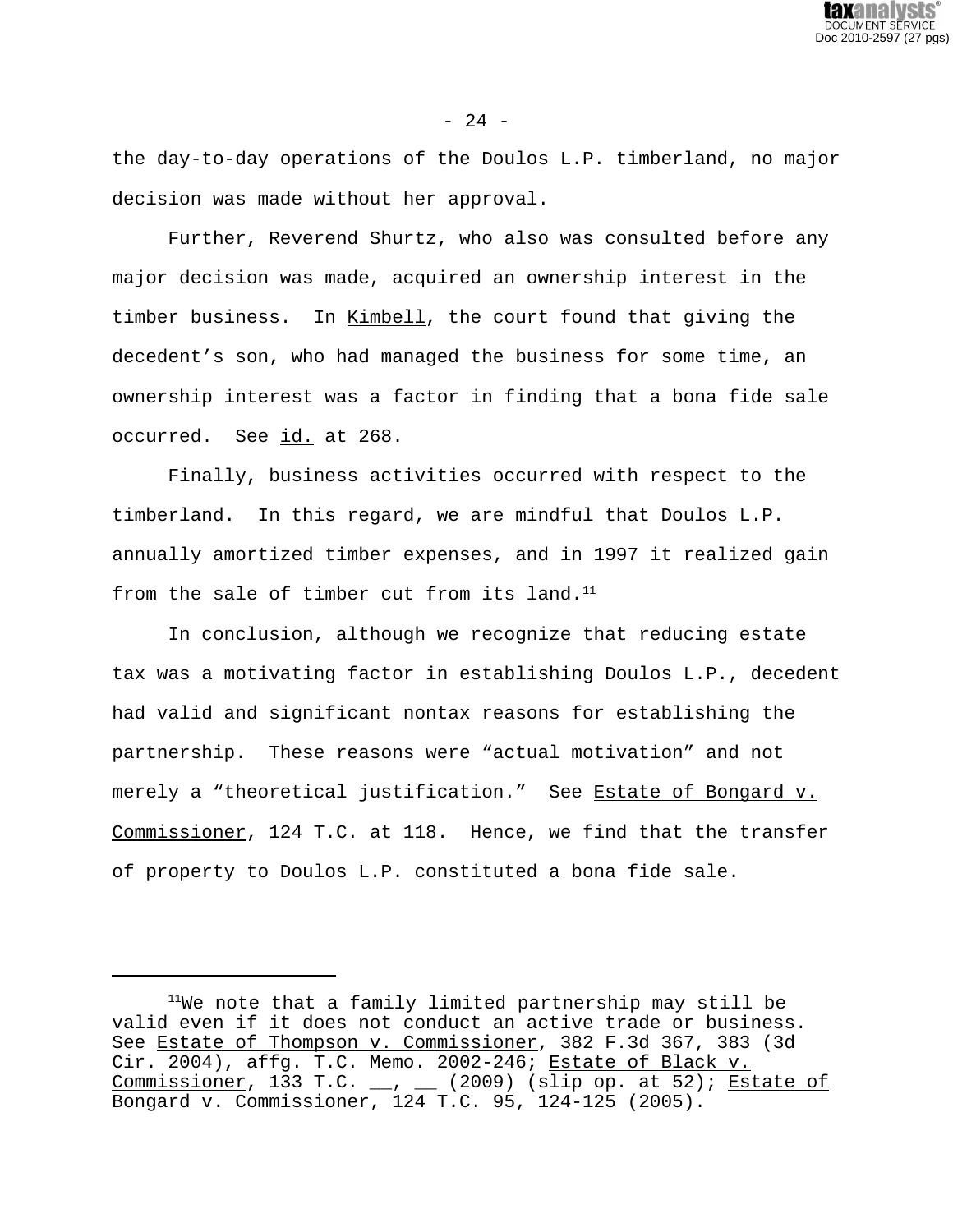

- 25 -

# 2. Full and Adequate Consideration

The record shows that each partner received an interest in Doulos L.P. that represented adequate and full consideration reducible to money value. In Estate of Bongard v. Commissioner, supra at 124, we set out a list of factors by which we determined whether full and adequate consideration was received. Here, all of these factors have been met.

First, the contributors received interests in the family limited partnership proportionate to the ownership interest each contributed. Decedent and her husband engaged an accountant to calculate the value of a 1-percent general partnership interest in Doulos L.P. based on the value of the total property being contributed. Reverend Shurtz contributed property equal to the value of a 1-percent general partnership interest, and Mrs. Shurtz contributed property equal to the value of the remaining 1-percent general partnership interest and the 98-percent limited partnership interest.

Second, the respective assets contributed were properly credited to each partner's respective capital account. Third, distributions from Doulos L.P. required a negative adjustment in the distributee partner's capital account. Fourth, and most importantly we have found the presence of a legitimate and significant nontax business reason for the establishment of Doulos L.P. by Mrs. and Reverend Shurtz.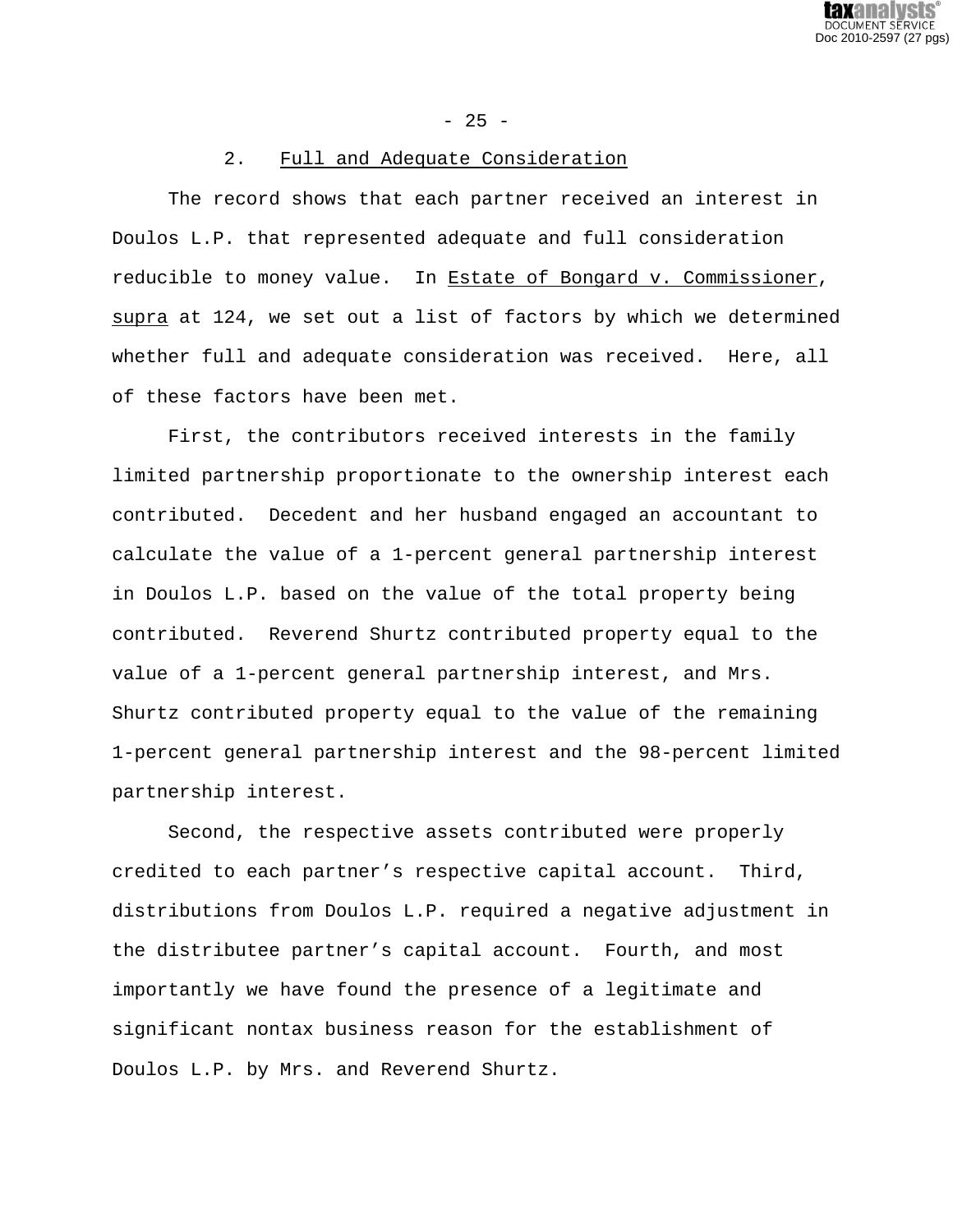

 $- 26 -$ 

In sum, we are satisfied on the record before us that the transaction being questioned (i.e., the formation of Doulos L.P. and the contribution of property thereto) was carried out in the way that ordinary parties to a business transaction would do business with each other. Consequently, we hold that the transfer of property to Doulos L.P. was made for adequate and full consideration.

# C. Whether Decedent Retained an Interest or Right Enumerated in Section  $2036(a)(1)$  or  $(2)$  in the Transferred Property

Because we conclude that a bona fide sale for an adequate and full consideration in money or money's worth occurred, the fair market value of the contributed property is not includable in the value of decedent's gross estate. Consequently, we need not address whether decedent retained an interest or right enumerated in section 2036(a)(1) or (2) in the transferred property.

In sum, the fair market value of decedent's partnership interest in Doulos L.P., rather than the fair market value of the contributed property, is includable in the value of her gross estate. See Estate of Black v. Commissioner, 133 T.C. \_\_\_, \_\_\_ (2009) (slip op. at 54).

## III. Section 2056(a) Marital Deduction

Because we have decided that the fair market value of Mrs. Shurtz's partnership interest in Doulos L.P., and not the fair